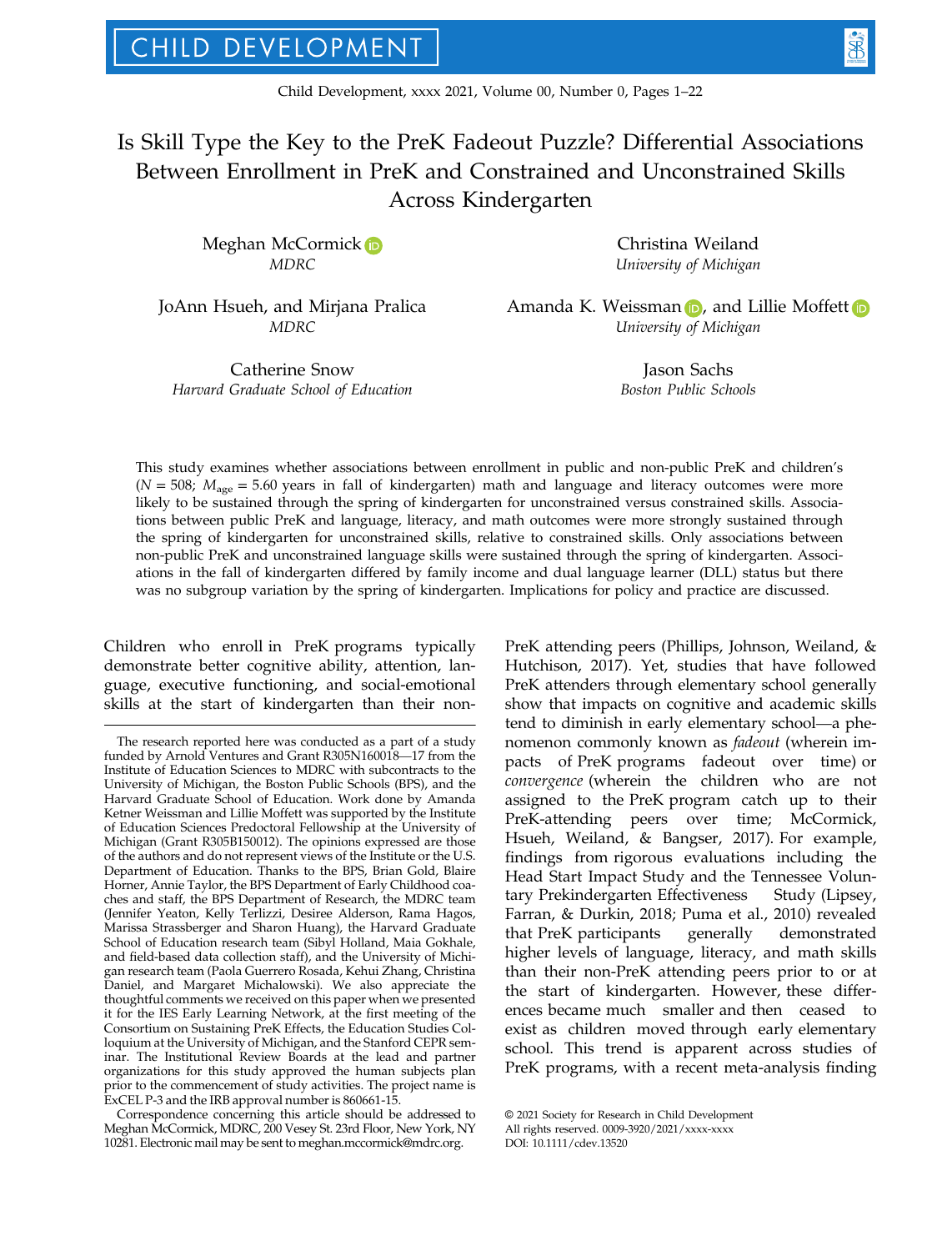that about half of the eventual convergence on cognitive outcomes occurs during kindergarten and then by about half again by the end of second grade (Li et al., 2016).

### Constrained and Unconstrained Skills

Although there are a number of hypotheses explaining this phenomenon (e.g., Abenavoli, 2019; McCormick et al., 2017), one understudied theory motivated by work on constrained skill theory done by Paris (2005) is that PreK programs in general may focus more time on teaching and assessing children's constrained skills compared to unconstrained skills and effects of PreK on constrained skills may be less likely to be sustained across time. Constrained skills support students' development of instrumental competencies that are directly teachable and can be readily assessed. These are also skills that most children must master during elementary school in order to continue moving successfully through schooling (Paris, 2005; Snow & Matthews, 2016). The concept of constrained skills was originally developed in the domain of literacy and language. Teaching the alphabet, writing letters, practicing letter sounds, and spelling one's name would be considered constrained literacy activities. In this study, we also extend and apply concepts of constrained skill theory to math knowledge and skills. We argue that there are similarities in the definitions of rote and procedural math knowledge and constrained skills (Rittle-Johnson & Schneider, 2015). Number recognition, counting, arithmetic (e.g., addition, subtraction, multiplication, and division), and identification of shapes are examples of constrained math activities.

In contrast, unconstrained skills refer to a broader set of competencies that develop over time, will continue to develop over the full life course and can never be fully mastered, and are more complex and difficult to assess (Paris, 2005). Unconstrained language skills would include vocabulary and reading comprehension (Snow & Matthews, 2016), while unconstrained math skills would include algebraic thinking, composing shapes, patterning, comparing numbers, relational thinking, and applying strategic thinking to math problems. Building on work by Rittle-Johnson and Schneider (2015), we argue that higher-order conceptual representation of math knowledge is aligned with unconstrained skills. The focus here is not necessarily on being able to achieve a correct answer on an assessment, but rather, being able to use a variety of problem-solving and critical thinking approaches in coming to an answer.

Constrained and unconstrained skills are not necessarily separate and distinct categories and are not in conflict with one another. For example, reading comprehension can be thought of as relatively constrained if factual recall is the goal ("How many apples did the very hungry caterpillar eat?" or "How did Jay Gatsby meet Daisy?") or more unconstrained if it requires interpretation and speculation ("What are some good ways to get over a tummy ache?", "What does Daisy represent to Gatsby?"). With respect to math, third grade students might be taught or expected to be able to recite the times table up to  $12$   $(12 \times 12 = 144)$ . While memorizing multiplication tables is certainly a useful procedural skill that also supports the development of conceptual skills, it would be considered constrained in this framework because it gives rise to no capacity or insight beyond getting the right answer. Building on work examining the development of procedural and conceptual math skills (e.g., Rittle-Johnson, Schneider, & Star, 2015; Schneider, Rittle-Johnson, & Star, 2011), we argue that a skill that is more unconstrained in math would be evaluated by asking students to find three different ways to solve the problem: "What is  $12 \times 12$ ?" Since there are more possibilities than three approaches (drawing a  $12 \times 12$  square and counting cells, adding  $12 + 12 + 12$  four times and then summing the totals, multiplying  $10 \times 12$  to get 120 then adding  $12 + 12$  to that sum, multiplying  $24 \times 6$ , etc.) this is an unconstrained task that calls upon student problem-solving skills and mathematical thinking.

Work from both language and literacy and math research would suggest that it is important for PreK programs to implement balanced instructional approaches that focus on supporting skills that can be conceptualized as both constrained and unconstrained. For example, while an emphasis in early literacy and math instruction on good practices (teaching phonological awareness, structured phonics, providing opportunities for reading fluency, developing knowledge of math facts, learning math procedures) is effective for improving early academic outcomes, success in early grade language and literacy or math does not automatically translate into long-term academic achievement, as shown by the fact that U.S. students score relatively well in Grade 4 international comparisons but much more poorly in Grades 8 and 10 (Provasnik et al., 2012). Second, a key determinant of success in post-primary reading comprehension is word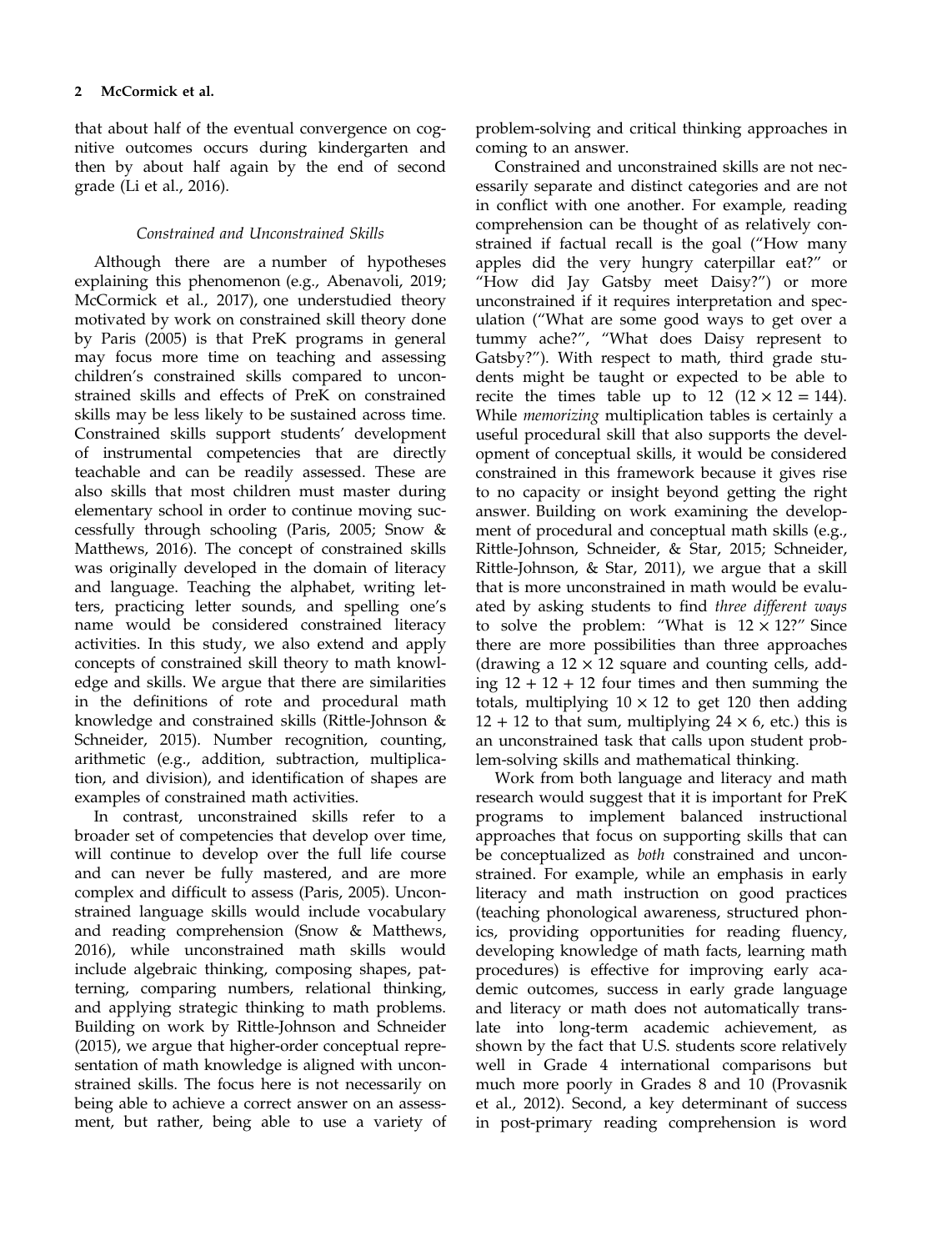knowledge, a capacity indexed by (but not identical to) vocabulary (Kintsch, 1998).

Similarly, while procedural and conceptual knowledge in math are complementary and intertwined (Rittle-Johnson & Schneider, 2015), later math achievement requires a deep conceptual understanding of math as an abstract system, a capacity that goes beyond applying prescribed algorithms. Accordingly, successful math instruction initially prioritizes conceptual (or unconstrained) understanding over procedural (or constrained) skills (Carpenter, Franke, Jacobs, Fennema, & Empson, 1998). Moreover, the idea of learning trajectories described by Sarama and Clements (2009) argues for the importance of students' mastery of constrained competencies as necessary for developing the capacity to engage in more unconstrained math activities. At the same time, associations between oral language in young children (including vocabulary as an index of word knowledge) and early reading skills (accurate decoding, fluency) are likely prerequisites for profiting from rich, topic-focused discussion and exposure to reading opportunities that build knowledge and reading comprehension (Beck & McKeown, 2001) as well as deep math understanding that goes beyond procedural training (Chapin & O'Connor, 2012).

### PreK Instruction to Support Constrained and Unconstrained Skills

Although it may be ideal for PreK programs to use balanced instructional approaches that support students' constrained and unconstrained skills, work to date has shown that PreK programs demonstrate fairly low levels of instructional quality in general (Pianta, Downer, & Hamre, 2016) and learning opportunities for unconstrained skills may be limited. For example, evidence from The National Center for Early Development and Learning's Multi-State Study of Pre-Kindergarten and the Study of State-Wide Early Education Programs documented that PreK classrooms across 11 U.S. states spent 56% of time, on average, in learning activities including math, literacy, language, social science, science, art, and fine and gross motor skills (Early et al., 2010). The majority of this time was spent completing art projects, followed by literacy activities that targeted relatively constrained skills.

In contrast, PreK programs exhibiting higher levels of instructional quality—which we define as creating opportunities to acquire content knowledge and the language needed to conceptualize it, providing instruction across a range of skill

domains (e.g., math, literacy, science), and using a range of high-quality practices to stimulate cognitive development (e.g., asking open-ended questions to build children's higher-order thinking skills, facilitating rich conversations)—may be more likely to also spend time supporting the development of unconstrained skills. Although constrained skills are critical to teach and serve as the foundation upon which more advanced skills can be developed (Snow & Matthews, 2016), they are often taught in isolation to support skill development that can be easily assessed and take up most instructional time in PreK classrooms (Claessens, Engel, & Curran, 2014; Engel, Claessens, Watts, & Farkas, 2016). Accordingly, children who do not attend PreK programs may quickly "catch up" to their peers when those constrained skills are taught in kindergarten (Bailey, Duncan, Odgers, & Yu, 2017).

### Effects of PreK Programs on Children's Constrained and Unconstrained Skills

There is some experimental evidence to suggest that the short-term impacts of PreK programs may be larger on constrained versus unconstrained skills, perhaps reflecting a greater instructional focus on teaching constrained skills in early childhood (Lipsey et al., 2018). Wong et al. (2008) used an age-based regression discontinuity design to examine effects of public PreK programs across five states and found that program impacts on print awareness—a constrained skill—were four times larger than impacts on receptive vocabulary, an unconstrained skill. Yet, effects on unconstrained skills may be more likely to be sustained across time. For example, the National Head Start Impact Study collected the same five language and literacy assessments and one math assessment across the spring of PreK, kindergarten, and first grade for the 4-year-old cohort of study participants. Results revealed lasting (but small) impacts only on the Peabody Picture Vocabulary Test (PPVT) assessment of receptive vocabulary—the one measure of unconstrained vocabulary skills the team administered—in the spring of first grade (Puma et al., 2010).

It is also difficult to fully evaluate whether highquality PreK programs are more likely to have lasting benefits on unconstrained versus constrained language and literacy and math skills simply because studies of early learning programs are more likely to assess constrained student outcomes. There is a wider variety of established, available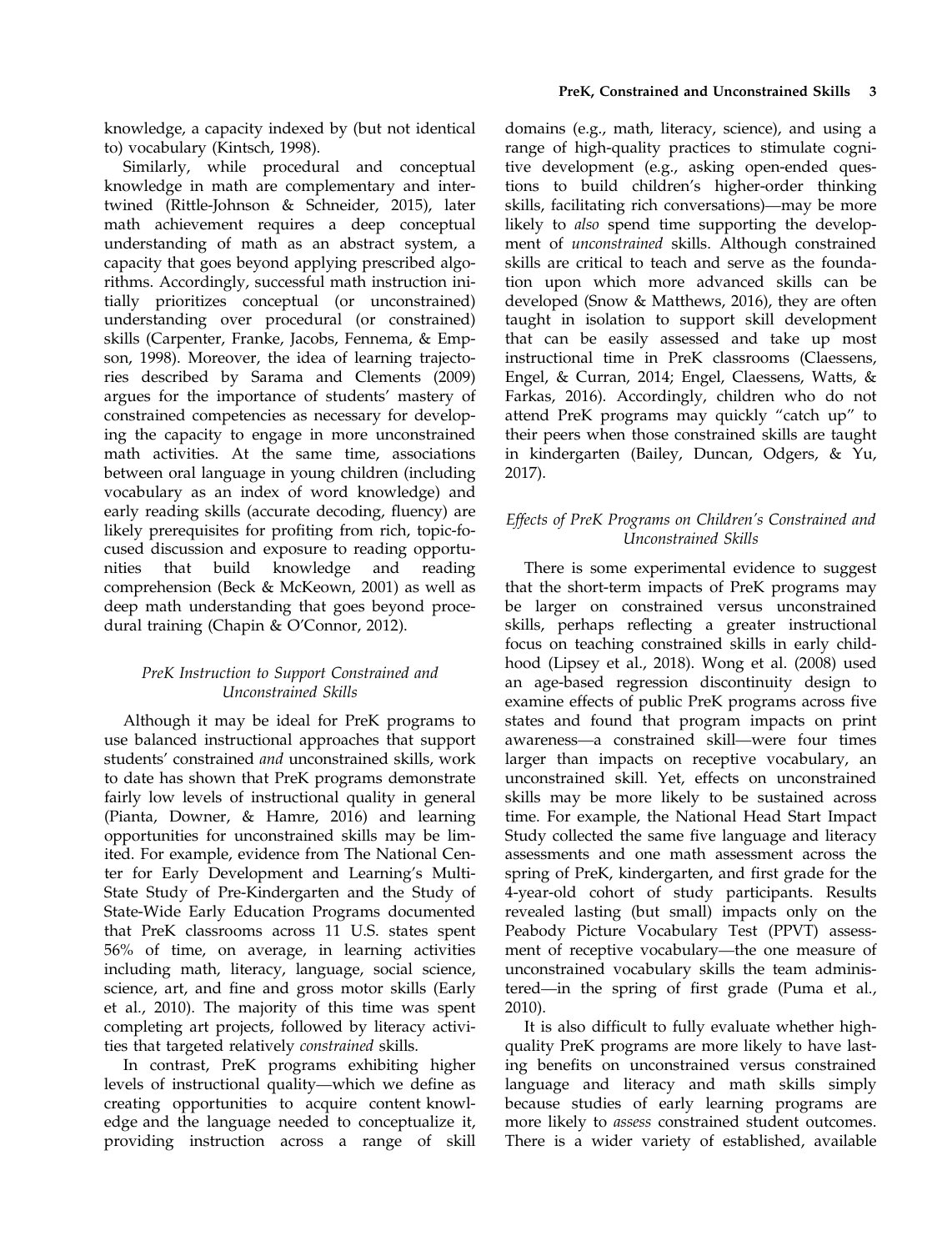measures to assess constrained skills. In addition, these assessments are generally simple to collect because they can be done quickly after data collectors participate in a brief training (Snow & Matthews, 2016). For example, the PPVT assessment of receptive vocabulary—a measure of unconstrained skills—takes about 15 to 20 min to administer (Dunn & Dunn, 2007), relative to the Dynamic Indicators of Basic Early Literacy Skills assessment of constrained skills, which takes about 1 min per subscale to administer (Good et al., 2011).

Similarly, the Woodcock Johnson Applied Problems (WJAP) which assesses children's early math skills takes about 5–10 min to administer 4- and 5 year-old children. Although there is little work that has created separate measures to distinguish constrained from unconstrained math skills, the WJAP falls closer to the constrained end of this continuum for young children as it primarily assesses procedural skills like number recognition, counting, arithmetic (e.g., addition, subtraction, multiplication, and division), and shape recognition (Rittle-Johnson et al., 2015). For example, the start point item on this assessment for a 5-year-old asks the child to report how many dogs there are in a picture. The start point for a 6-year-old asks the child to use a picture of 3 cans to conduct a simple subtraction problem (3 cans minus 1 can) and the start point for a 7-year-old asks the child to look at a picture of 6 lollipops and subtract 1 (6 lollipops minus 1 lollipop). The assessment does not capture any information about how the child answered the question or solved the problem.

In contrast, we argue that the Research-based Early Math Assessment (Clements, Sarama, & Liu, 2008) is an example of a math measure that captures both constrained skills and a broader conceptual understanding of math skills—which we argue integrates more unconstrained skills—as the measure assesses algebraic thinking, composing shapes, patterning, comparing numbers, sequencing, and relational thinking in samples of young children. In contrast to the WJAP, the test has two components that assess numeracy and geometry. The starting point item for a 5-year-old on the geometry subtest shows the child an example of an isosceles triangle and asks if a picture of an obtuse triangle is also a triangle, following up to ask the child for his or her reasoning in answering this question. The starting point for a 6-year-old asks the child to essentially divide a pentagon into a trapezoid and triangle, while the starting point for a 7-year-old asks the child to look at five different pictures of angles and indicate which two angles are the same and explain

why. A key part of this question is the focus on understanding how the child came to the correct answer and assessing his or her thought process. This short comparison serves to illustrate both why one could consider the Research-based Early Mathematics Assessment (REMA) as a more unconstrained measure and that the REMA is much more difficult and complex to use in assessing children, requiring a substantial amount of assessor training and certification. Given the differences in measures assessing language and literacy and math, there is a need for intentionally designed research that explicitly examines the effects of high-quality PreK programs on both constrained and unconstrained skills in these domains across time.

### The Boston Public Schools Prekindergarten and Kindergarten Program

In order to test whether high-quality PreK has more lasting effects on unconstrained versus constrained skills, it is important to study a program that has demonstrated high levels of instructional quality and is using a curriculum that aims to support both types of skills. The current study addresses this need by leveraging data collected on students who attended the Boston Public Schools (BPS) prekindergarten program during the 2016–2017 academic year.

BPS's prekindergarten model consists of two evidence-based curricula: an adapted version of Opening the World of Learning (Schickedanz & Dickinson, 2004), a language and literacy curriculum that includes a social-emotional skills component in each unit, and Building Blocks (Clements & Sarama, 2007), an early mathematics curriculum that also promotes language development by requiring children to explain their mathematical reasoning verbally. The program is implemented in public schools, co-located with later elementary school grades, a structural feature that is theorized to be important for supporting high levels of program quality (Choi, Elicker, Christ, & Dobbs-Oates, 2016; Rimm-Kaufman, Curby, Grimm, Nathanson, & Brock, 2009). Play-based classroom instruction focuses on extending children's learning and deepening their understanding of language, literacy, and mathematical concepts through problem solving and peer interaction.

The district provides PreK teachers with some curriculum-specific training and in-class support from experienced early childhood coaches. Professional development to support model fidelity and improve teacher practice is the other core part of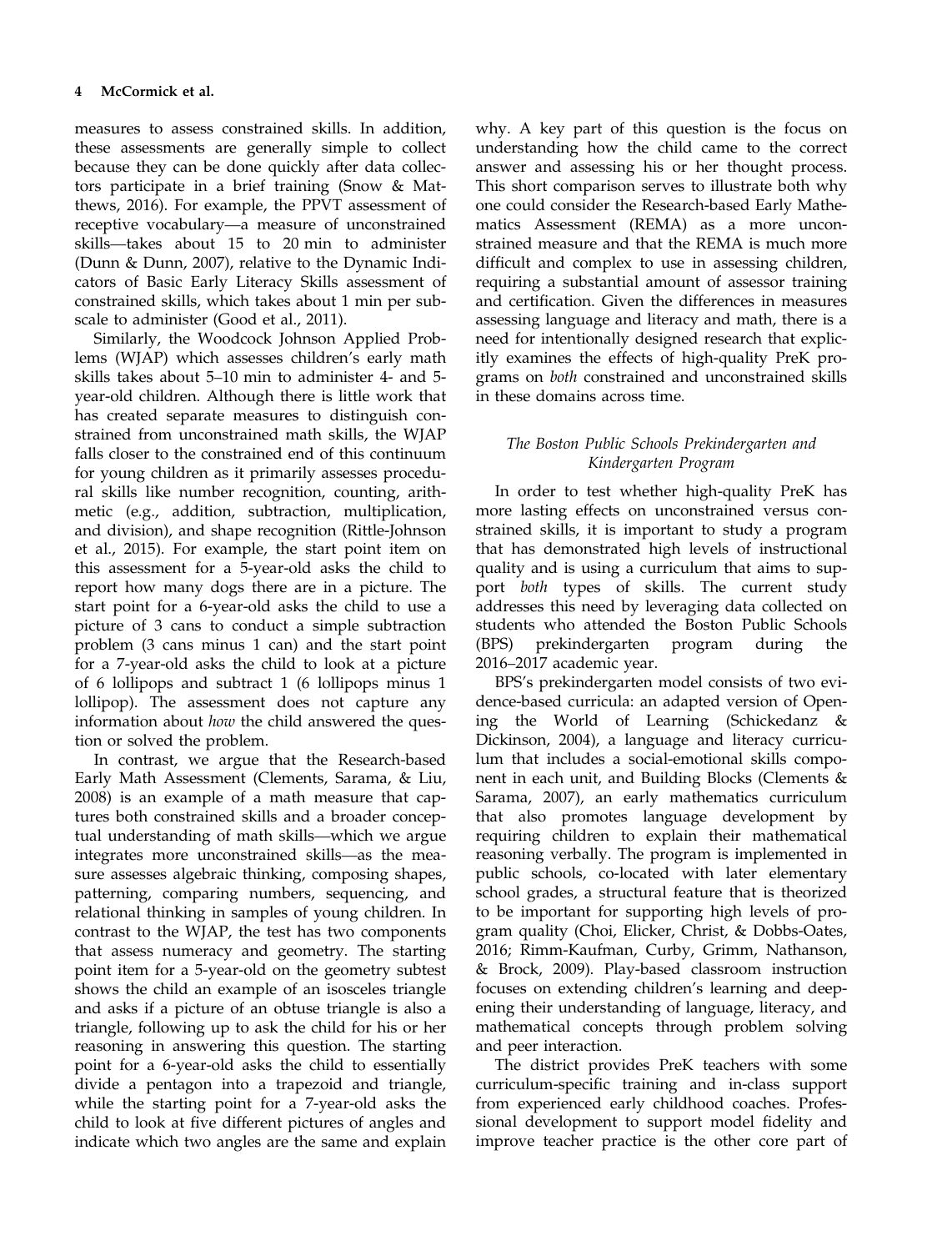the model. Teachers who are new to the curriculum are expected to attend 2 days of training prior to the start of the academic year. They can attend monthly professional development workshops hosted by the BPS Department of Early Childhood (DEC) staff on key topics relevant to implementing the curriculum. Teachers also have the option to participate in coaching sessions with a BPS DEC instructional coach (Weiland, McCormick, Mattera, Maier, & Morris, 2018). The model targets a number of constrained and unconstrained language and literacy and math skills, including vocabulary, early literacy, numeracy, geometry, conceptual thinking, problem-solving, executive functioning, and socialemotional skills. The curriculum was designed to promote teaching practices that enhance students' agency and thinking and help build communities of learners that are able to talk about their work and learn from one another. Recently collected observational data provide empirical evidence that the BPS prekindergarten model does balance instruction to support both constrained and unconstrained skills (Weiland et al., under review). We theorize that this stands in contrast to the broader set of formal PreK programs that prior work suggests focus more time on constrained than unconstrained skills (e.g., Early et al., 2010).

An earlier study using a regression discontinuity design found moderate to large effects of the program on constrained and unconstrained skills (language, literacy, and math) in the fall of kindergarten, and evidence of some larger subgroup effects (e.g., children from low-income and Latinx families; Weiland & Yoshikawa, 2013). The study further found that the instructional quality of BPS prekindergarten classrooms was much higher than the average quality of large-scale public prekindergarten programs nationally (Chaudry, Morrissey, Weiland, & Yoshikawa, 2017). However, this paper only assessed impacts at the start of kindergarten and there are questions about whether the PreK boost was sustained across time.

To address this need, Weiland et al. (2019) used an experimental lottery-based design to examine the impacts of the BPS prekindergarten program on state test scores, grade retention, and special education in third grade. Importantly, this analysis was limited to the sub-sample of students who applied to oversubscribed prekindergarten programs from 2007 to 2010, a group that was more advantaged than students who did not apply to oversubscribed programs. In addition, nearly all students in the control group in this study enrolled in some other type of center-based care as 4-year-olds, meaning

that enrollment in BPS prekindergarten was compared to other center-based programming rather than to no PreK at all. Findings revealed no impacts of the BPS prekindergarten program on children's examined third grade outcomes, relative to the highly served comparison group. A complementary study by Weiland, Unterman, and Shapiro (in press) showed that most of this convergence effect occurred by the end of kindergarten. However, that study used the DIBELS only—a constrained measure of literacy skills—to assess outcomes and was unable to examine convergence in unconstrained skills.

Weiland et al. (2019) examination of long-term effects also considers four cohorts of students enrolled from 2007 to 2010. Yet, in 2012 BPS began implementing a kindergarten—second grade curriculum called Focus on Early Learning that implements content-rich curricula and professional development aligned with its prekindergarten model. The Focus on Early Learning program is designed to ensure that kindergarten teachers build effectively on what children are taught in PreK. Curricula across first and second grade are similarly aligned to support continuity in learning across later grades as well. A core part of the Focus on Early Learning program is the use of thematic units across grades. The thematic units are intended to help students make connections across content areas and develop their content-specific skills. The professional development supports in kindergarten are designed to look similar to those offered in prekindergarten.

Both children who do and do not attend the BPS prekindergarten program are thus exposed to Focus on Early Learning upon beginning formal kindergarten during their 5-year-old year (McCormick et al., 2020). Research conducted for a complementary study using the Individualizing Student Instruction observational measure (Connor et al., 2009) has shown that children in contemporary BPS prekindergarten and kindergarten classrooms are exposed to instruction supporting both constrained and unconstrained skills with more language and literacy instructional time spent on teaching unconstrained skills in prekindergarten (Weiland et al., under review). We know of no other preschool model in the United States that has demonstrated empirical evidence for balancing instruction to support both constrained and unconstrained skills. The BPS prekindergarten program (also described in this paper as the public PreK program) may thus be one of the best models available to study in order to examine the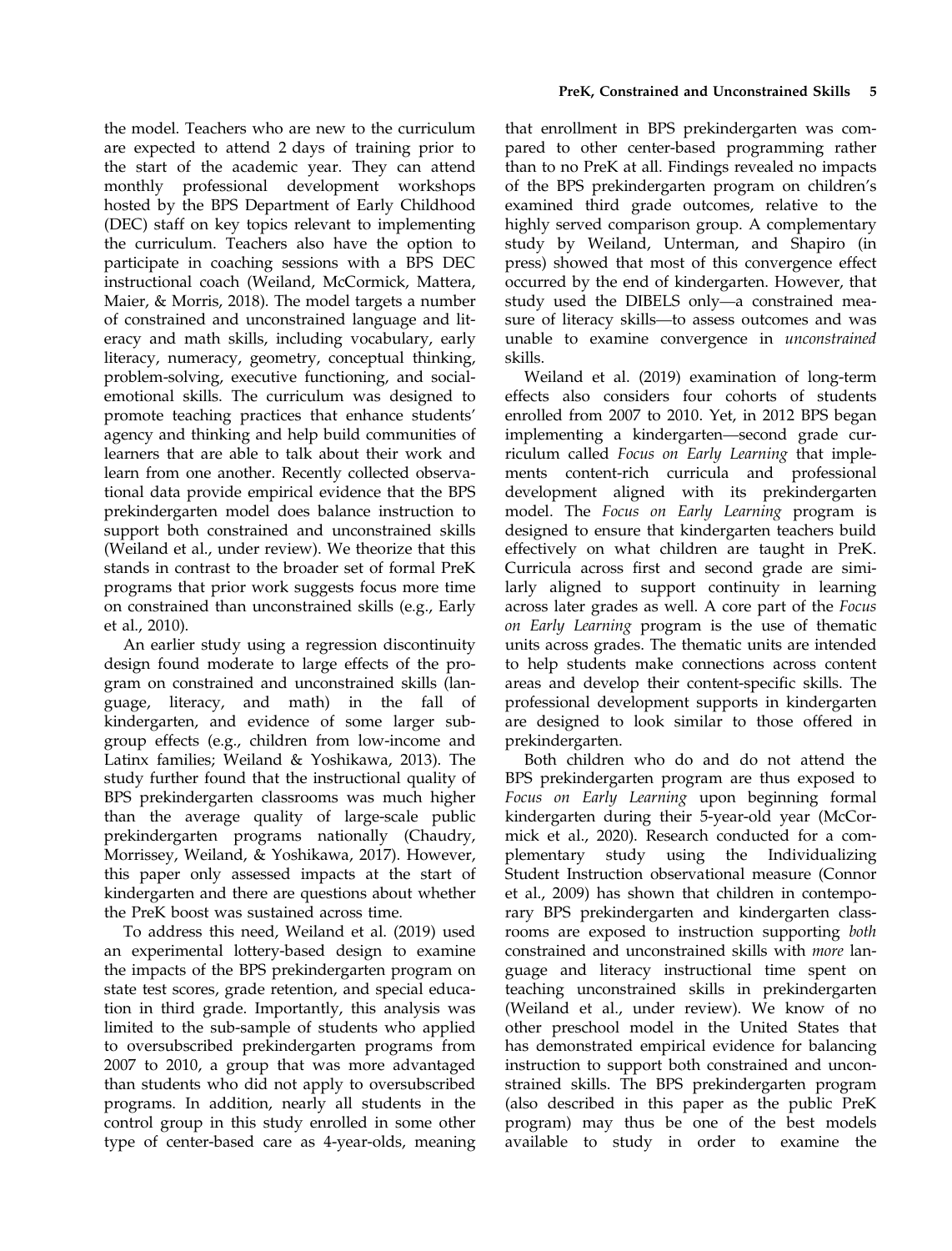constrained- unconstrained skills hypothesis for the PreK convergence phenomena. Data from complementary work suggest that classrooms implementing the public PreK model have higher levels of quality than community-based PreK options, including those implementing similar sets of curricula (Yudron, Weiland, & Sachs, 2016). Fidelity of implementation to the BPS prekindergarten model tends to be fairly high in public PreK programs and lower in community-based programs implementing a similar model (McCormick et al., 2020). As discussed in Guerrero-Rosada et al. (2020), the quality of the public PreK program experienced by students during the 2016–2017 year as measured using the instructional support domain on the Classroom Assessment Scoring System was generally higher than national averages.

But even with these experimental and descriptive data, there continues to be a need for further research that addresses extant gaps in prior work by: examining a representative sample; explicitly comparing students enrolled in BPS prekindergarten, students enrolled in other center-based care, and students not enrolled in center-based care at all; considering outcomes that differentiate constrained from unconstrained skills prior to third grade; and examining a more contemporary cohort of students who experienced the BPS prekindergarten program and the aligned Focus on Early Learning model in elementary school. In addition, given evidence that the benefits of high-quality PreK tend to be larger for low-income, DLL, and Hispanic students (Bloom & Weiland, 2015; Gormley, Gayer, Phillips, & Dawson, 2005; Lipsey et al., 2018), further examination of subgroup effects on constrained versus unconstrained skills over time is also warranted. Such tests can help reveal whether PreK programs are providing a compensatory mechanism to help disadvantaged children catch up to their peers on constrained skills in the short term, rather than closing gaps on the key unconstrained skills that stand to affect students' longterm academic trajectories.

To this end, the current study aims to build on prior work by using an exploratory approach to answer the following questions:

1. What is the association between attending the BPS prekindergarten program and children's constrained and unconstrained language and literacy skills in the fall and spring of kindergarten, relative to attending a non-public PreK program or not attending a formal PreK program?

- 2. What is the association between attending the BPS prekindergarten program and children's constrained and unconstrained math skills in the fall and spring of kindergarten, relative to attending a non-public PreK program or not attending a formal PreK program?
- 3. How do associations between enrollment in BPS prekindergarten and constrained and unconstrained skills in the fall and spring of kindergarten vary for lower-income, non-white, and DLL students?

Results will provide evidence for or against the unconstrained versus constrained skills hypothesis and help to better understand the PreK convergence puzzle currently challenging the field of early childhood education.

### Method

### Participants

The sample for the current study consists of 508 students attending the BPS kindergarten program during the 2017–2018 year. In the fall of 2016, we recruited 388 students from 41 public prekindergarten classrooms and 10 communitybased (CBO) classrooms, nested within 20 public schools and 10 CBO centers to participate in this study. We were able to locate and collect data on 332 of those students after they transitioned into kindergarten with 14% of the study sample attriting from our sample. We recruited an additional 176 students in the fall of 2017 from 49 kindergarten classrooms in 21 public schools (the same kindergarten classrooms attended by our original prekindergarten sample). These 176 students had experienced a range of settings in the year prior to kindergarten—41% of them stayed home with a parent, family member or other adult, or attended a home-based daycare and the remaining 59% enrolled in a non-public PreK program. As discussed in more detail in the measures section below, we categorized the full sample of 508 kindergarten students into public PreK attenders  $(N = 290$  students who attended the public BPS prekindergarten program during their 4-year-old year), non-public PreK attenders ( $N = 147$  students who attended a CBO program, a private childcare center, or a Head Start center during their 4-yearold year), and non-PreK attenders  $(N = 71$  students who enrolled in no formal PreK during their 4-year-old year).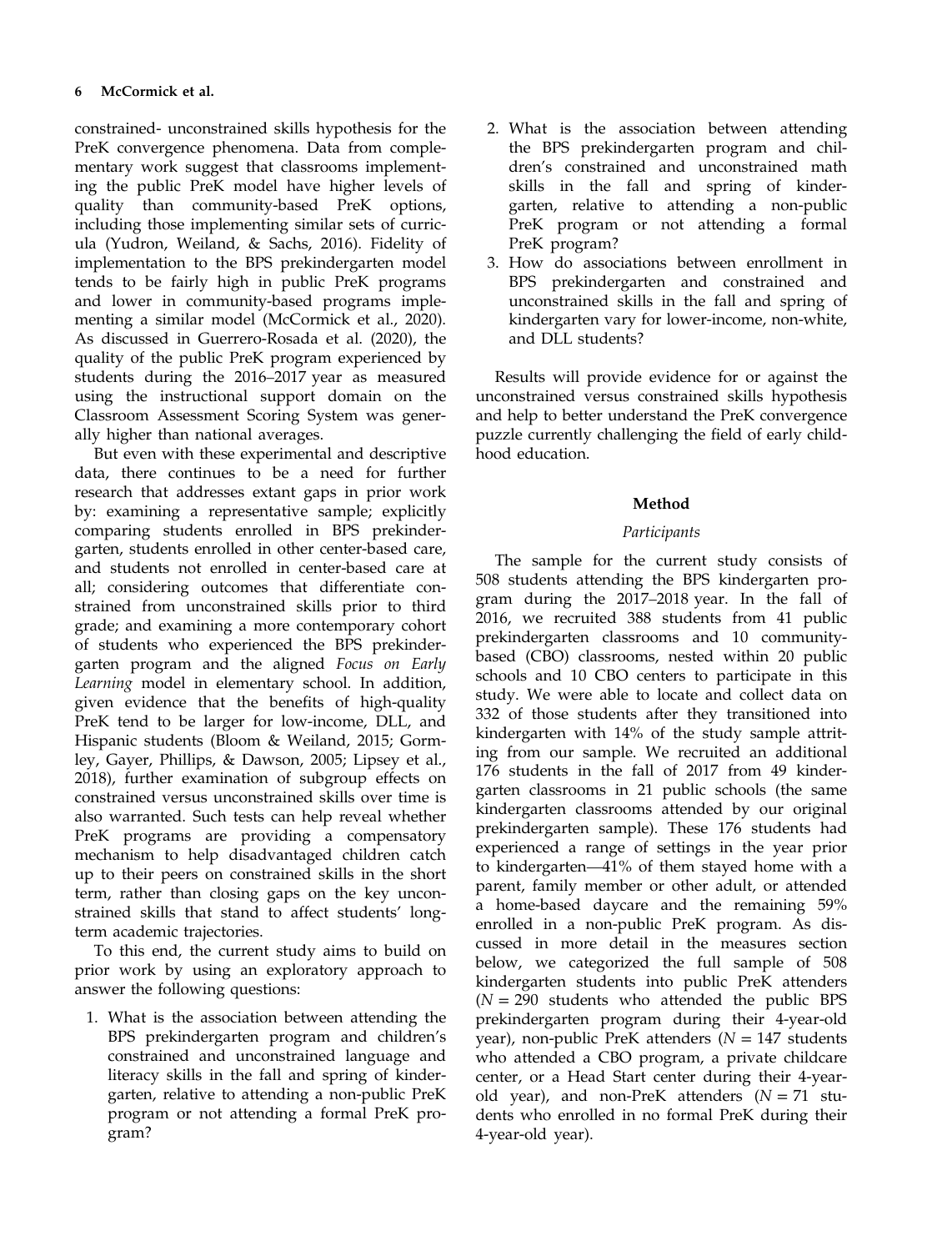Table 1 Sample Demographic Characteristics for Full Sample and Subgroups of Interest

|                                                                      | Full sample |                          | Public PreK |                               | Non-public<br>PreK |                               | No PreK    |           |
|----------------------------------------------------------------------|-------------|--------------------------|-------------|-------------------------------|--------------------|-------------------------------|------------|-----------|
| Characteristic                                                       | $M$ or $%$  | SD                       | $M$ or $\%$ | SD                            | $M$ or $%$         | SD                            | $M$ or $%$ | <i>SD</i> |
| Student demographic characteristics                                  |             |                          |             |                               |                    |                               |            |           |
| Child age                                                            | 5.60        | 0.30                     | 5.61        | 0.29                          | 5.57               | 0.31                          | 5.61       | 0.33      |
| Eligible for free/reduced price lunch                                | 0.68        | $\overline{\phantom{0}}$ | 0.59        |                               | 0.83               |                               | 0.72       |           |
| Female                                                               | 0.51        |                          | 0.49        | $\qquad \qquad$               | 0.54               |                               | 0.50       |           |
| Dual language learner                                                | 0.53        |                          | 0.54        | $\hspace{0.05cm}$             | 0.43               |                               | 0.67       |           |
| Asian                                                                | 0.16        |                          | 0.16        | $\qquad \qquad$               | 0.18               |                               | 0.18       |           |
| Black                                                                | 0.28        |                          | 0.20        |                               | 0.46               |                               | 0.20       |           |
| Hispanic                                                             | 0.32        |                          | 0.32        | $\overline{\phantom{0}}$      | 0.25               |                               | 0.46       |           |
| Other race                                                           | 0.03        |                          | 0.05        | $\overline{\phantom{0}}$      | 0.00               | $\overbrace{\phantom{aaaaa}}$ | 0.03       |           |
| White                                                                | 0.21        |                          | 0.27        |                               | 0.11               |                               | 0.13       |           |
| Parent demographic characteristics                                   |             |                          |             |                               |                    |                               |            |           |
| Age of mother when first child was born                              | 26.19       | 6.66                     | 27.08       | 6.81                          | 25.24              | 6.12                          | 23.75      | 6.11      |
| Total household size                                                 | 4.25        | 1.36                     | 4.25        | 1.22                          | 4.04               | 1.59                          | 4.66       | 1.47      |
| At least one adult works 35 hr or more per week                      | 0.90        | $\overline{\phantom{0}}$ | 0.93        |                               | 0.86               |                               | 0.80       |           |
| Parent married                                                       | 0.53        | $\overline{\phantom{0}}$ | 0.59        | $\overline{\phantom{0}}$      | 0.40               | $\overline{\phantom{0}}$      | 0.43       |           |
| Parent age                                                           | 28.70       | 8.62                     | 29.11       | 8.27                          | 28.75              | 9.10                          | 26.47      | 9.32      |
| Parent education: high school diploma/GED or less                    | 0.31        | $\overline{\phantom{0}}$ | 0.30        |                               | 0.29               |                               | 0.48       |           |
| Parent education: 2 year degree/technical or vocational certificatio | 0.31        |                          | 0.26        |                               | 0.46               |                               | 0.22       |           |
| Parent education: 4 year degree                                      | 0.17        |                          | 0.19        | $\overbrace{\phantom{12333}}$ | 0.12               |                               | 0.17       |           |
| Parent education: more than a 4 year degree                          | 0.21        |                          | 0.25        |                               | 0.13               |                               | 0.13       |           |

Note. Full sample of 508 kindergarten students is grouped into: public Prek attenders ( $N = 290$ ), non-public PreK attenders ( $N = 147$ ), and non-PreK attenders  $(N = 71)$ . GED = general education diploma.

The demographic characteristics of the study sample are presented in Table 1. As illustrated there, the majority of the sample was eligible for free or reduced price lunch (FRPL) and the students were diverse with respect to racial/ethnic background and parental education, among other characteristics. As described more fully in Supporting Information Appendix B, the public schools in the sample are representative of the broader population of BPS elementary schools. The students in the analytic sample are generally representative of the broader group of students who enrolled in the study in preK on eligibility for FRPL, race (Black, White, Hispanic, mixed, or other race), DLL status, and family or parent characteristics. However, the 56 students we could not follow into kindergarten were more likely to have attended prekindergarten in a CBO (63% of attrited sample attended a CBO versus 37% of attrited students who attended a public school). The students who originally enrolled in the study and the 176 students who were recruited into the study in Fall 2017 were representative of the broader population of students enrolled in kindergarten in the district.

#### Procedure

#### School and Classroom Recruitment

In 2016, before the start of the prekindergarten year, we randomly selected 25 public schools to participate in the study from the 76 schools in the district offering the public prekindergarten program. Twenty-one agreed. We used one school as a pilot school for developing new measures and the remaining 20 schools made up the public school sample in the first year of the study. We randomly selected 10 of the 11 CBOs in Boston implementing the BPS prekindergarten model to participate in the study and they all agreed. These CBOs were connected to the BPS DEC and were receiving training and coaching to implement the BPS curricular model during the 2016–2017 year. The experiences of students in these CBOS are likely qualitatively different from students enrolled in the public PreK classrooms because teachers were only in the early implementation phases of the model during the 2016–2017 year and the centers continued to operate outside the purview of the broader public school system. Further, the teachers in CBO centers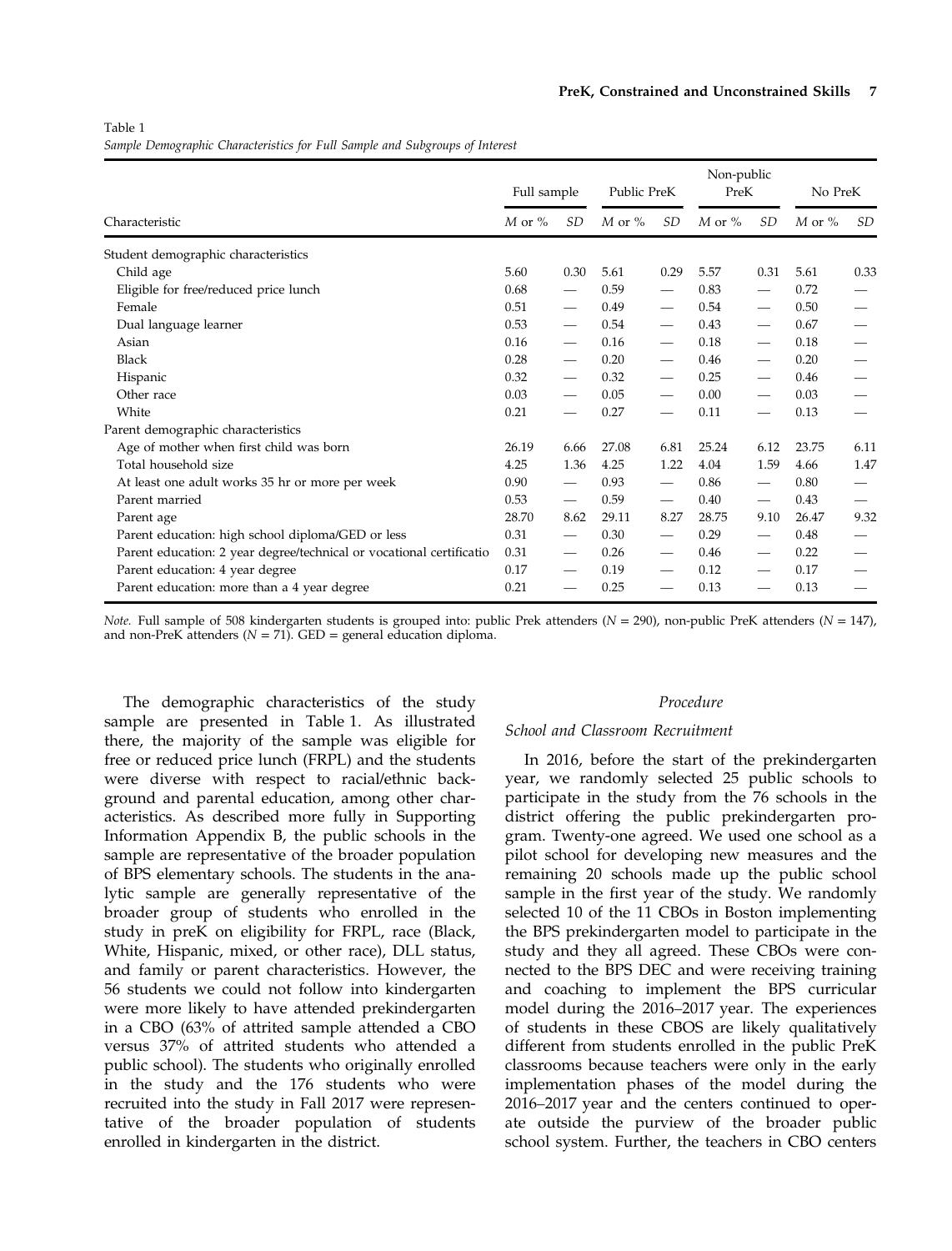were not subject to the same educational requirements (master's degree within 5 years) as public school-based teachers, nor where they paid on the same scale. It is important to note that children who attended one of the CBOs implementing the BPS prekindergarten model are considered nonpublic PreK attenders in this study. However, the full group of non-public PreK attenders consists of these students enrolled from the CBOs, as well as students who enrolled in the study in the fall of kindergarten and attended a private childcare center during their 4-year-old year and students who attended a Head Start program during their 4-yearold year. Thus, as discussed in more detail below, we group students enrolled from CBOs together with children who attended private childcare programs and Head Start centers during their 4-yearold year.

We asked all prekindergarten teachers assigned to general education or inclusion classrooms in each of the 20 public schools to participate in the study in the fall of 2016. We randomly selected one classroom serving 4-year-old students within each CBO to participate. Ninety-six percent  $(N = 51)$  of teachers across public schools  $(N = 20)$  and CBOs  $(N = 10)$  agreed. We followed sample children into kindergarten across 52 schools and 98 kindergarten classrooms. We asked children's kindergarten teachers to participate and 95% agreed.

### Student Recruitment

We attempted to collect active consent for all prekindergarten students enrolled in participating classrooms. Research staff sent home backpack mail providing an overview of the study and a consent form for the parent to complete and return. We did regular sweeps to pick up consents. Eighty-one percent of all children in participating classrooms had parent consent to participate in the study. Of the children with parent consent, the team randomly selected 50% (~6–10 per classroom) to participate in student-level data collection activities. We repeated this process in the kindergarten classrooms participating in the study in the fall of 2017 and enrolled 78% of students in the participating classrooms who had not attended the public school BPS prekindergarten program in the 2016–2017 academic year. This group included children who attended a CBO implementing the BPS model during their 4-year-old year, as well as children who attended a private childcare center or Head Start center, or did not experience any formal centerbased PreK during their 4-year-old year.

### Direct Assessments

We trained research staff to reliability and then collected direct assessments of academic skills in the fall of 2017 (September 22 through December 7) and spring of 2018 (April 1 through June 15), when study students were enrolled in kindergarten. We collected assessments for 75% of the student sample by October 22 (within the first 5 weeks of school). In line with a wealth of studies examining the short-term benefits of PreK (e.g., Gormley et al., 2005; Hustedt, Barnett, Jung, & Friedman, 2010; Ludwig & Miller, 2007; Weiland & Yoshikawa, 2013; Wong, 2008), assessing outcomes in the fall of the kindergarten year—prior to children being exposed to the bulk of kindergarten instruction—is a standard practice for estimating the effect of PreK enrollment on children's outcomes. We used the Pre-language Assessment Scale (preLAS; Duncan & DeAvila, 1998) Simon Says and Art Show tests to determine the administration language for a subset of assessments (Barrueco, Lopez, Ong, & Lozano, 2012). The preLAS assesses pre-literacy skills and an individual's proficiency in English. Of the 508 children in the study sample, 15 did not pass the preLAS and completed a subset of assessments in Spanish in the fall and 4 students did not pass the preLAS and completed assessments in Spanish in the spring.

### Administrative Data From the School District

We accessed administrative records from the BPS district on students' demographic characteristics, history of enrollment in the BPS prekindergarten program, classroom and school membership at the end of the kindergarten year, and teacher-collected assessments of student literacy skills in the fall and spring of kindergarten.

### Parent Survey

In the fall of 2016 and 2017, we contacted the consenting parents of all students who were selected for the study sample to complete a 20-min survey via text message and email. Parents received biweekly reminders to complete the survey. We translated the surveys into Spanish, Vietnamese, and Mandarin. Parents provided demographic information about themselves and their child. Across both survey waves, 86% of respondents were mothers and 12% were fathers. All parents received a \$25 gift card for completing the survey. In total, 95% of the parents included in the current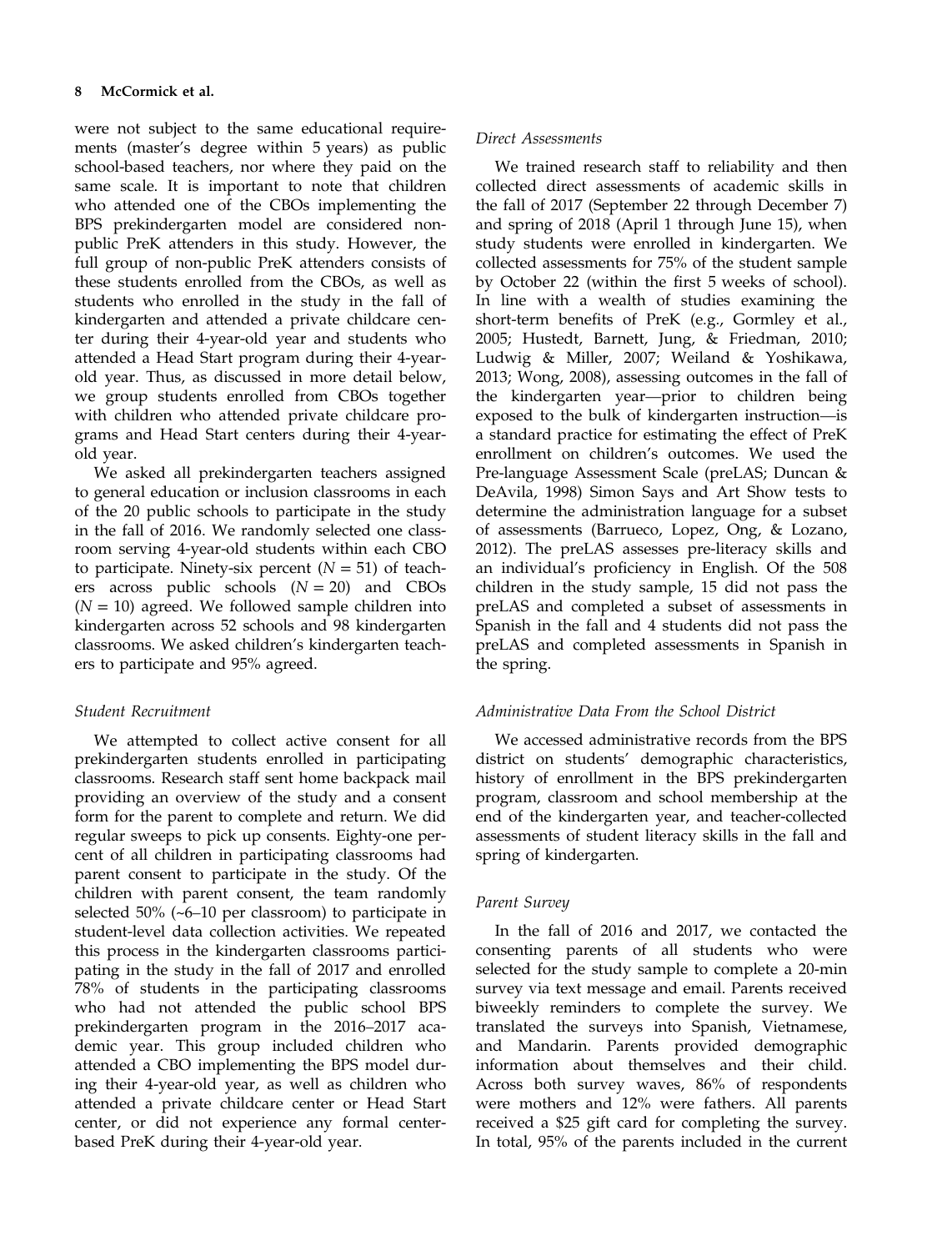study completed a parent survey in 2016 or 2017, allowing for fairly complete parent-reported covariate data.

#### Measures

#### Experience in Early Childhood Education

In the fall of 2017, we asked parents to report where their child spent the majority of his or her time during a regular week during the 2016–- 2017 year. We then coded these responses to describe whether children were primarily enrolled in the BPS prekindergarten program (described in the methods and results sections as public PreK), a nonpublic PreK program (e.g., Head Start, private child care center, CBO PreK program), or did not attend formal PreK (e.g., stayed at home with a parent, family member, friend, and/or attended a home-based childcare). Within the study sample, there are 147 children enrolled in the non-public PreK group. Forty-seven percent of the students in this group attended a CBO implementing the BPS prekindergarten model during their 4-year-old year, 24% attended a private child care center during their 4 year-old year, and 29% attended a Head Start program during their 4-year-old year. We confirmed these categorizations through on-line searches of the reported locations coupled with follow-up phone calls to centers. We cross-referenced codes with district data and used district data from the end of kindergarten to further clean this variable, describing a child as being a public PreK attender if he or she had been enrolled for 89 days or more (at least half the year) in the public PreK program. We then dummy coded these variables by assigning a 1 to a public PreK attender and a 0 otherwise, and a 1 to a non-public PreK attender and a 0 otherwise (with non-PreK attender as the reference group). We initially considered treating students enrolled in CBO PreK programs as a separate group from students in private childcare and Head Start centers. However, examination of descriptive statistics suggested that the skills of these children in the fall and spring of kindergarten were similar and treating them separately created small samples that might have lacked adequate statistical power to detect group-based differences. Moreover, as discussed earlier, the structural characteristics of these PreK contexts were more similar to one another than they were to the public PreK program. Even so, we conduct a number of robustness checks (described in more detail below) to examine how results might have differed if we had not grouped these students together.

### Unconstrained Language Skills

We used the PPVT, 4th ed. (Dunn & Dunn, 2007) to directly assess children's receptive language skills in the fall and spring of kindergarten. We used this assessment as a measure of children's unconstrained language skills. The PPVT IV is a nationally normed measure that has been used widely in diverse samples of young children. The test has excellent split-half and test–retest reliability estimates, as well as strong qualitative and quantitative validity properties (Dunn & Dunn, 2007). It requires children to choose (verbally or nonverbally) which of four pictures best represents a stimulus word. We used the PPVT raw score as our outcome measure. We assessed all children on the PPVT—regardless of whether they passed the Pre-LAS language screener—in order to describe an equivalent measure of receptive language skills in English across the sample. The proportion of students who did not pass the preLAS was fairly small  $\left($  < 3% of the sample).

#### Constrained Literacy Skills

We used subtests from the teacher-reported Dynamic Indicators of Basic Literacy Skills—Next (DIBELS; Good et al., 2011) to measure children's constrained literacy skills. Administered subtests measured children's letter knowledge (Letter Naming Fluency; LNF), phonological awareness (First Sound Fluency and Phoneme Segmentation Fluency; FSF and PSF), and alphabetic principle (e.g., letter-sound correspondence and the ability to blend letters into words in which letters represent their most common sounds; Nonsense Word Letter Sounds and Nonsense Words Whole Word Read: NWLS and NWWWR). These subtests have good reliability and good concurrent, predictive, and discriminant validity properties, are widely used, and are sensitive to intervention effects (e.g., Biancarosa, Bryk, & Dexter, 2010). BPS teachers administered the FSF and LNF subtests in the fall of kindergarten and the LNF, PSF, NWLS, and NWWWR in the spring of kindergarten spring. It is important to note that BPS teachers administered different subtests at different time points during the kindergarten year as DIBELS is designed to follow children's developmental progression in literacy (e.g., phoneme segmentation is not measured until the end of kindergarten, when it is developmentally and instructionally expected for most students; Good et al., 2011). Although the subtests used in this study do differ across the year, the DIBELS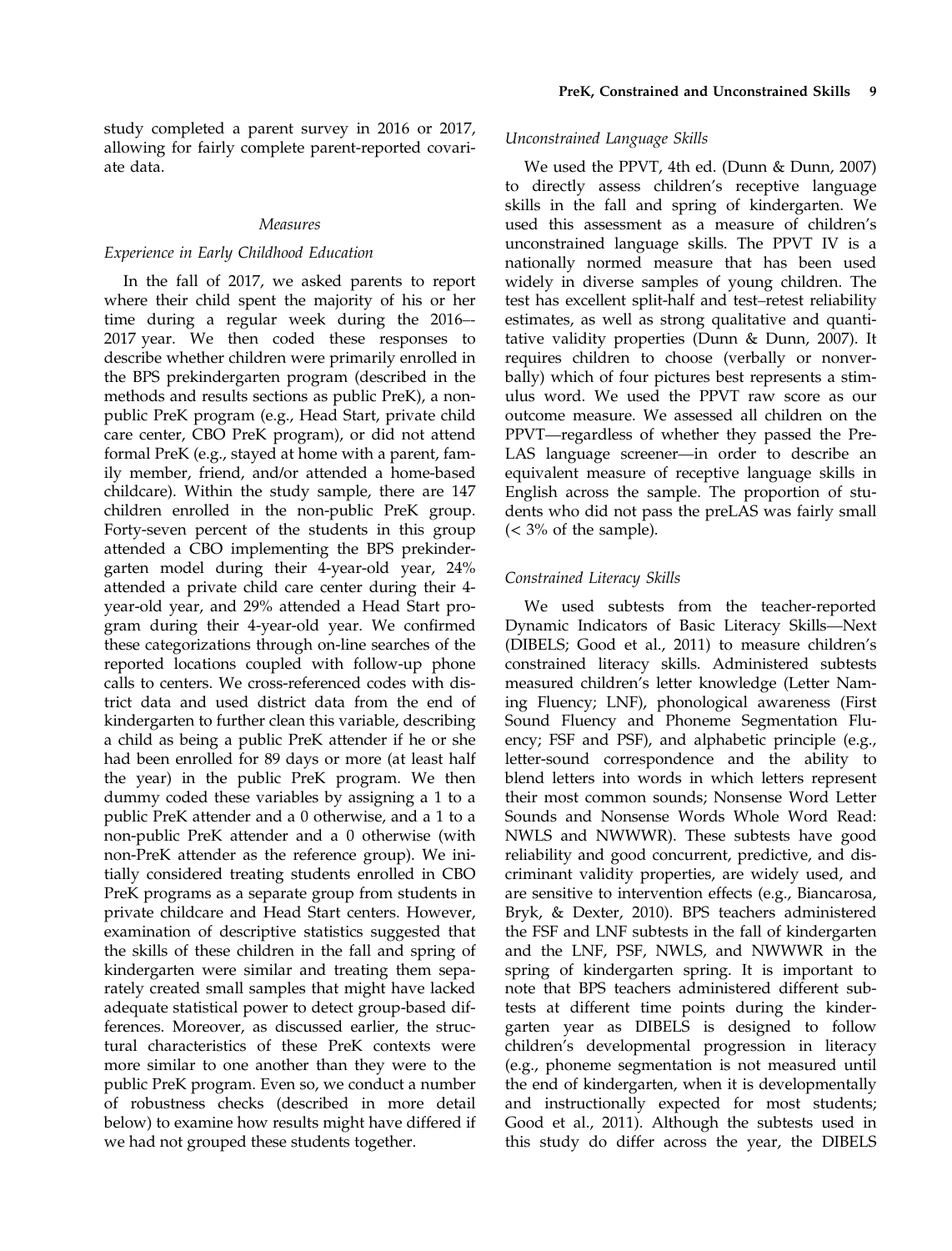measure as a whole captures the underlying construct of constrained literacy skills.

#### Unconstrained Math Skills

We used the REMA (Clements et al., 2008) to assess children's unconstrained math skills in the fall and spring of kindergarten. We recognize that the REMA does include some constrained items but argue that it falls more on the unconstrained end of the constrained—unconstrained continuum. The REMA is a hands-on, one-on-one assessment that measures core mathematical abilities of children ages 3–8. As described further in Sarama et al. (2012), children's abilities are assessed on the REMA according to theoretically and empirically based developmental progressions that underlie learning trajectories. The assessment captures the following skills within the subdomain of numerical progressions: verbal counting, object counting, subitizing, number comparison, number sequencing, connection of numerals to quantities, number composition and decomposition, adding and subtracting, and place value. Geometry progressions include shape recognition, congruence, construction of shapes, and spatial imagery, as well as geometric measurement and patterning. Work on the REMA and learning trajectories differentiating procedural and conceptual math skills (Sarama & Clements, 2009) would conceptualize such competencies as number sequencing, number composition and decomposition, construction of shapes, spatial imagery, and measurement and patterning as being more unconstrained while competencies like counting, addition, subtraction, shape recognition, and congruence would be more constrained. Importantly, assessors code not only whether the child answered each item correctly or not, but also the difficulty of the strategy that the child used to respond to the item. Students receive more points on the assessment if they use more advanced or complex strategies to answer items. All items—including the strategy codes—are ordered by Rasch item difficulty and children stop the assessment after making three consecutive errors. All assessors administering the REMA in the current study had to achieve 90% or higher on a mock administration. Staff who worked with the test developer certified assessors. The alpha reliabilities for the test total scores (referred to as t scores in this manuscript) have been shown to range from .92 to .94 (Sarama et al., 2012) with prior studies also demonstrating evidence of construct and concurrent validity (Clements et al., 2008).

#### Constrained Math Skills

We used the WJAP III (Woodcock, McGrew, & Mather, 2001) subtest to assess children's constrained math skills in the fall and spring of kindergarten. We assessed Spanish-speaking children who did not pass the PreLAS language screener using the equivalent Spanish language version of the assessment from the Batería III Woodcock Muñoz (Schrank, McGrew, Ruef, & Alvarado, 2005). The WJ/WM Applied Problems assessment is a numeracy and early mathematics measure that requires children to perform calculations to analyze and solve arithmetic problems. Its estimated test–retest reliability for 2- to 7-year-old children is .90 (Woodcock et al., 2001) and it has been used with diverse populations (Gormley et al., 2005; Wong et al., 2008). We present results using the raw score of the measure. We combined scores from the English and Spanish assessments together.

### Child Characteristics From Administrative Data

Using administrative data, we created a series of indicators to describe children's race/ethnicity (Black, Hispanic, Asian, or Other Race/Ethnicity (including mixed race children)), coding 1 if the child fell into the indicated category and 0 otherwise (reference group White). We used similar indicators to describe eligibility for FRPL (1 if eligible; 0 if not) and gender  $(1 = \text{female})$ ;  $0 = \text{not female}$ ). We set a dummy variable for DLL equal to 1 if the parent reported that there was a language other than English spoken at home and 0 otherwise. We used the child's birthdate to calculate child age on September 1, 2017. These covariates have been shown to predict children's outcomes across studies (Choi, Jeon, & Lippard, 2018; Reardon & Portilla, 2016).

### Family Characteristics From Parent Survey

Parents reported on demographic characteristics in the fall of the PreK year and we used these indicators as covariates. These variables indicated whether there was at least one parent in the home working full-time (35 hr/week or more) and whether the parent was married or lived with a partner. We used continuous variables to describe the age of the child's mother at her first birth, the number of people living in the household, and the parent respondent's age in the fall of the prekindergarten year. We then included three dummy variables to describe the reporting parent's level of education as a general proxy for socioeconomic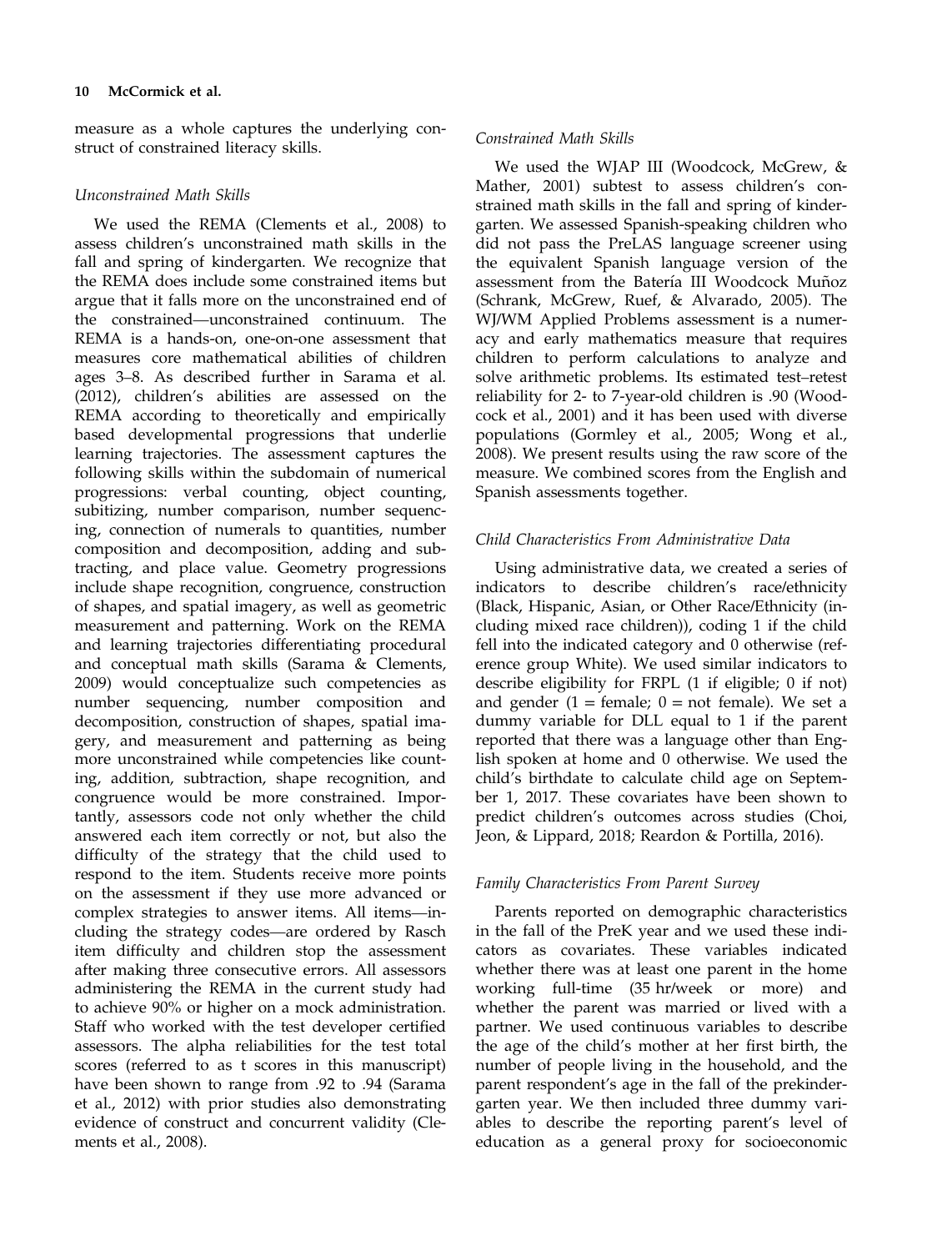status—high school diploma or general education diploma (GED) or less, some college or 2-year degree, and 4-year degree (with graduate work or graduate degree as the reference group). These covariates have been shown to predict children's outcomes (Choi et al., 2018; Powell, Son, File, & San Juan, 2010; Reardon & Portilla, 2016) across studies.

#### Analytic Approach

#### Missing Data

Overall, there was a relatively low amount of missing data. All students had complete data on child-level information provided by the school district. About 13% of students were missing parent survey covariate data, 10% were missing some outcome data on one of the assessments our research team collected, and 24% of students were missing information on the DIBELS outcome that was collected by the district. We used multiple imputation to handle missing covariate data and then compared results with complete case analysis and imputation of both predictors and outcomes. Results were consistent across specifications. See Supporting Information Appendix A for more details on our multiple imputation approach and results.

#### Descriptive Analysis

To describe the sample before examining our research questions, we computed descriptive statistics on demographic variables and assessment scores for students who attended public PreK, nonpublic PreK, and those who did not attend formal PreK. As part of the descriptive analysis, we also calculated the zero-order correlations between the binary indicators for PreK attender groups and each of the outcomes in the fall and spring of kindergarten. Findings from these correlations help demonstrate whether measures of constrained-unconstrained language and literacy and math skills were empirically distinct from one another.

### Multi-Level Modeling to Examine Study Research **Ouestions**

We then used multi-level modeling to examine associations between enrollment in public PreK and students' skills in kindergarten, and enrollment in non-public PreK and skills in kindergarten. Because students in our sample were nested within classrooms nested within schools in kindergarten, we fit

null models for the spring assessment scores to calculate intraclass correlations (ICCs) and examine the extent to which observations were non-independent at these levels. The ICCs representing variation between classrooms in the outcomes ranged from .03 through .31 while the ICCs representing variation between schools ranged from .03 to .15. Given that the variation at both the classroom- and school-level was non-negligible, we used a threelevel model with random intercepts for classrooms and schools to examine all of our research questions. However, we also fit these models using fixed intercepts for schools and classrooms and using regression adjusted inverse probability weighting (also known as double robust estimation) as robustness checks to examine the sensitivity of our results to model specification.

To answer research questions 1 and 2, we regressed each outcome in the fall and spring of kindergarten on a dummy variable for enrollment in Public PreK (i.e., the BPS prekindergarten program) and a dummy variable for enrollment in non-public PreK. We then added covariates to the models in two conceptual blocks (first block = child-level covariates; second block = parent-level covariates). We examined the stability of the point estimates for enrollment in public and non-public PreK across the models to examine how sensitive parameter estimates were to covariates. The base equation for these models is as follows:

$$
Y_{ijk} = \beta_0 + \beta_1 \text{PublicPreK}_{ijk} + \beta_2 \text{NonpublicPreK}_{ijk} + \gamma_{ijk} + \mu_{jk} + \zeta_k + \varepsilon_{ijk},
$$
\n(1)

where  $i$  denotes students and  $j$  and  $k$  reesent kindergarten classrooms and schools, respectively, Y is the child-level outcome measure, PublicPrek is a dichotomous indicator set to one if student i attended the BPS PreK program and 0 otherwise, and NonpublicPreK is a dichotomous indicator set to one if student i attended PreK in a non-public setting and 0 otherwise.  $γ$  is a vector of child- and family level covariates,  $\mu$  is the classroom-level random intercept, ζ is a school-level random intercept, and  $\epsilon$  is the child-level error term. The coefficients on PublicPreK and NonpublicPreK and their associated  $p$ -values are the parameters of interest. We then used a Wald test to directly compare the coefficients on PublicPreK and NonpublicPreK and determine how these PreK attender groups compared to one another (Cohen, Cohen, Aiken, & West, 2013). This difference (and its associated  $p$ -value) indicates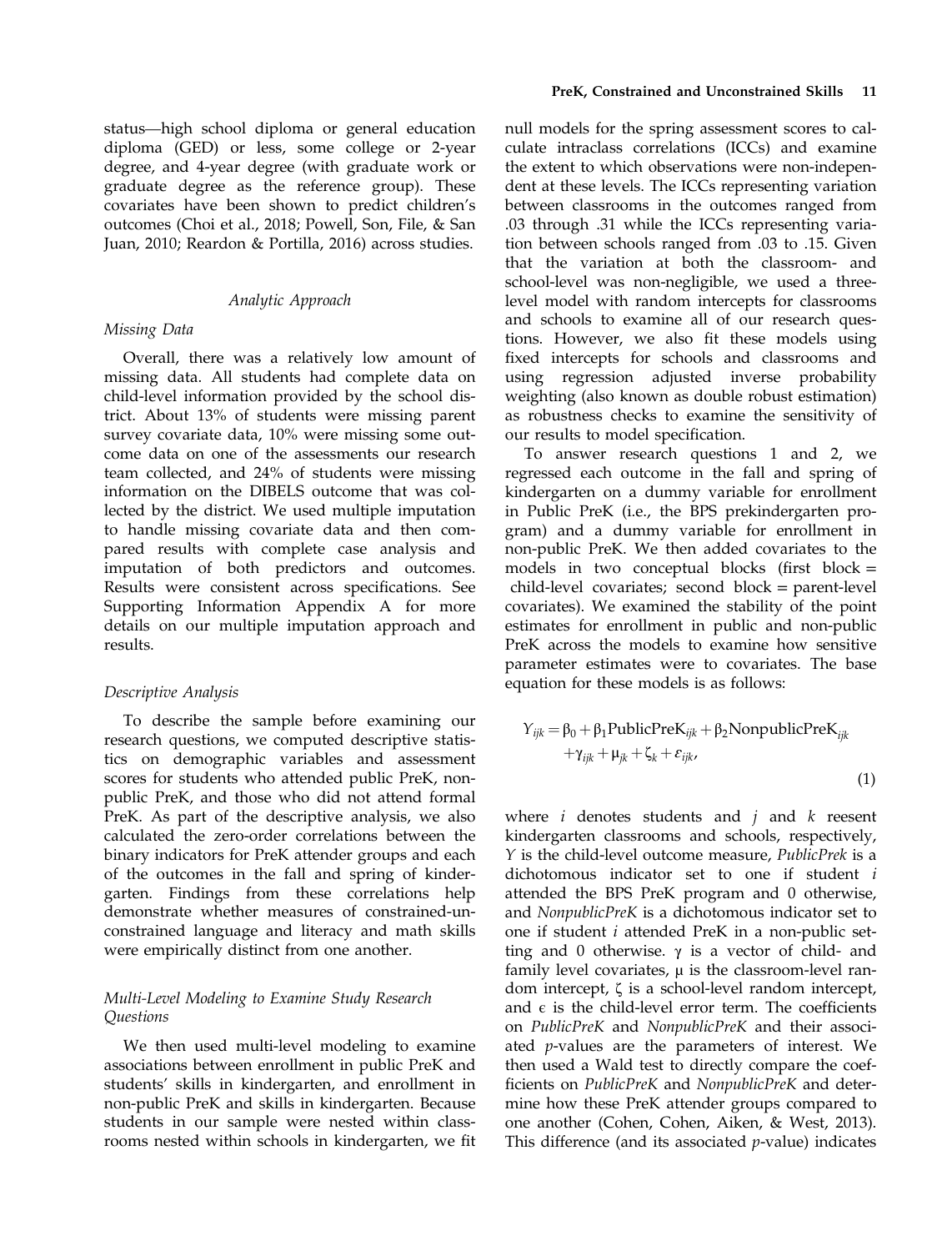#### 12 McCormick et al.

whether the outcomes for public PreK attenders are statistically significant different from the outcomes for non-public PreK attenders. We calculated standardized associations by dividing the parameter estimates by the standard deviation of the outcome (Shadish, Cook, & Campbell, 2002). We used a similar model to answer research question 3, but also included interactions between PreK attender groups and subgroups of interest in the model. See Supporting Information Appendix C for full model.

#### Results

#### Descriptive Analysis

We found substantial differences in the demographic characteristics of children in our public PreK, non-public PreK, and non-PreK attender groups. As illustrated in more detail in Table 1, public PreK attenders were significantly less likely than the other two groups to be eligible for free lunch, more likely to be white, more likely to have parents who were married, and more likely to have a parent with more than a 4-year degree. Relative to public PreK attenders and non-attenders, nonpublic PreK attenders were more likely to be Black and more likely to have a parent with a 2-year degree or technical or vocational certification. Relative to public and non-public PreK attenders, nonattenders were more likely to be Dual Language Learners and Hispanic, and more likely to have a parent with only a high school diploma or GED or less. Table 2 then provides descriptive statistics on students' constrained and unconstrained language and literacy and math skills in the fall and spring of the kindergarten year, broken out by PreK attender group. As illustrated there, public PreK attenders generally outperformed non-public PreK attenders and non-attenders on assessments of constrained and unconstrained skills in the fall of the kindergarten year. Differences—as explored in more detail in our covariate-adjusted models discussed below—appeared to shrink across the year for constrained literacy skills in particular.

Correlational analyses revealed that our measures of constrained and unconstrained language and literacy in the fall and spring of the kindergarten year were empirically distinct from one another. However, we did find larger correlations between our measures of constrained and unconstrained math skills (see Supporting Information (S1) for correlation matrix). For example, the PPVT and the DIBELs LNF subtest were correlated at  $r = .39$  ( $p < .01$ ) and  $r = .43$  ( $p < .01$ ) in the fall and

#### Table 2

Descriptive Statistics for Constrained and Unconstrained Language/ Literacy and Math Skills in Kindergarten

|                                                          |       | Fall of kinder-<br>garten | Spring of kinder-<br>garten |       |
|----------------------------------------------------------|-------|---------------------------|-----------------------------|-------|
| Variable of interest                                     | M     | SD                        | $\boldsymbol{M}$            | SD    |
| PPVT raw score                                           |       |                           |                             |       |
| Full sample                                              | 87.57 | 27.70                     | 101.28                      | 26.81 |
| Public PreK                                              | 94.46 | 26.08                     | 107.24                      | 25.38 |
| Non-public PreK                                          | 81.79 | 24.86                     | 95.79                       | 25.48 |
| No PreK                                                  | 70.58 | 30.37                     | 85.50                       | 26.78 |
| Woodcock Johnson Applied Problems raw score              |       |                           |                             |       |
| Full sample                                              | 15.83 | 5.27                      | 19.28                       | 4.65  |
| Public PreK                                              | 17.15 | 5.09                      | 20.15                       | 4.68  |
| Non-public PreK                                          | 14.82 | 4.70                      | 18.15                       | 4.12  |
| No PreK                                                  | 12.43 | 5.23                      | 17.50                       | 4.49  |
| REMA t score                                             |       |                           |                             |       |
| Full sample                                              | 40.03 | 5.74                      | 43.53                       | 5.11  |
| Public PreK                                              | 41.30 | 5.49                      | 44.46                       | 5.18  |
| Non-public PreK                                          | 38.44 | 5.58                      | 42.36                       | 4.47  |
| No PreK                                                  | 37.55 | 5.54                      | 41.55                       | 4.92  |
| <b>DIBELS Letter Naming Fluency score</b>                |       |                           |                             |       |
| Full sample                                              | 23.50 | 17.08                     | 50.38                       | 17.98 |
| Public PreK                                              | 27.01 | 16.80                     | 50.89                       | 18.66 |
| Non-public PreK                                          | 20.95 | 15.87                     | 51.64                       | 16.31 |
| No PreK                                                  | 13.50 | 15.79                     | 45.63                       | 17.59 |
| <b>DIBELS First Sound Fluency score</b>                  |       |                           |                             |       |
| Full sample                                              | 15.24 | 12.74                     |                             |       |
| Public PreK                                              | 18.60 | 12.67                     |                             |       |
| Non-public PreK                                          | 11.07 | 11.48                     |                             |       |
| No PreK                                                  | 8.81  | 10.46                     |                             |       |
| <b>DIBELS</b> Phoneme Segmentation Fluency score         |       |                           |                             |       |
| Full sample                                              |       |                           | 41.01                       | 18.22 |
| Public PreK                                              |       |                           | 43.29                       | 17.16 |
| Non-public PreK                                          |       |                           | 39.65                       | 19.54 |
| No PreK                                                  |       |                           | 33.48                       | 18.14 |
| DIBELS nonsense word fluency correct letter sounds score |       |                           |                             |       |
| Full sample                                              |       |                           | 38.57                       | 26.15 |
| Public PreK                                              |       |                           | 40.41                       | 28.09 |
| Non-public PreK                                          |       |                           | 37.72                       | 23.82 |
| No PreK                                                  |       |                           | 32.05                       | 20.09 |
| DIBELS nonsense word fluency whole word read score       |       |                           |                             |       |
| Full sample                                              |       |                           | 6.91                        | 10.92 |
| Public PreK                                              |       |                           | 8.36                        | 11.52 |
| Non-public PreK                                          |       |                           | 5.34                        | 10.34 |
| No PreK                                                  |       |                           | 3.54                        | 7.80  |

Note. Full sample of 508 kindergarten students is grouped into: public Prek attenders  $(N = 290)$ , non-public PreK attenders  $(N = 147)$ , and non-PreK attenders  $(N = 71)$ . PPVT = Peabody Picture Vocabulary Test; REMA = Research-based Early Mathematics Assessment; DIBELS = Dynamic Indicators of Basic Literacy Skills.

spring, respectively. The WJAP and REMA were correlated at  $r = .76$  ( $p < .01$ ) in the fall and  $r = .77$  $(p < .01)$  in the spring of kindergarten.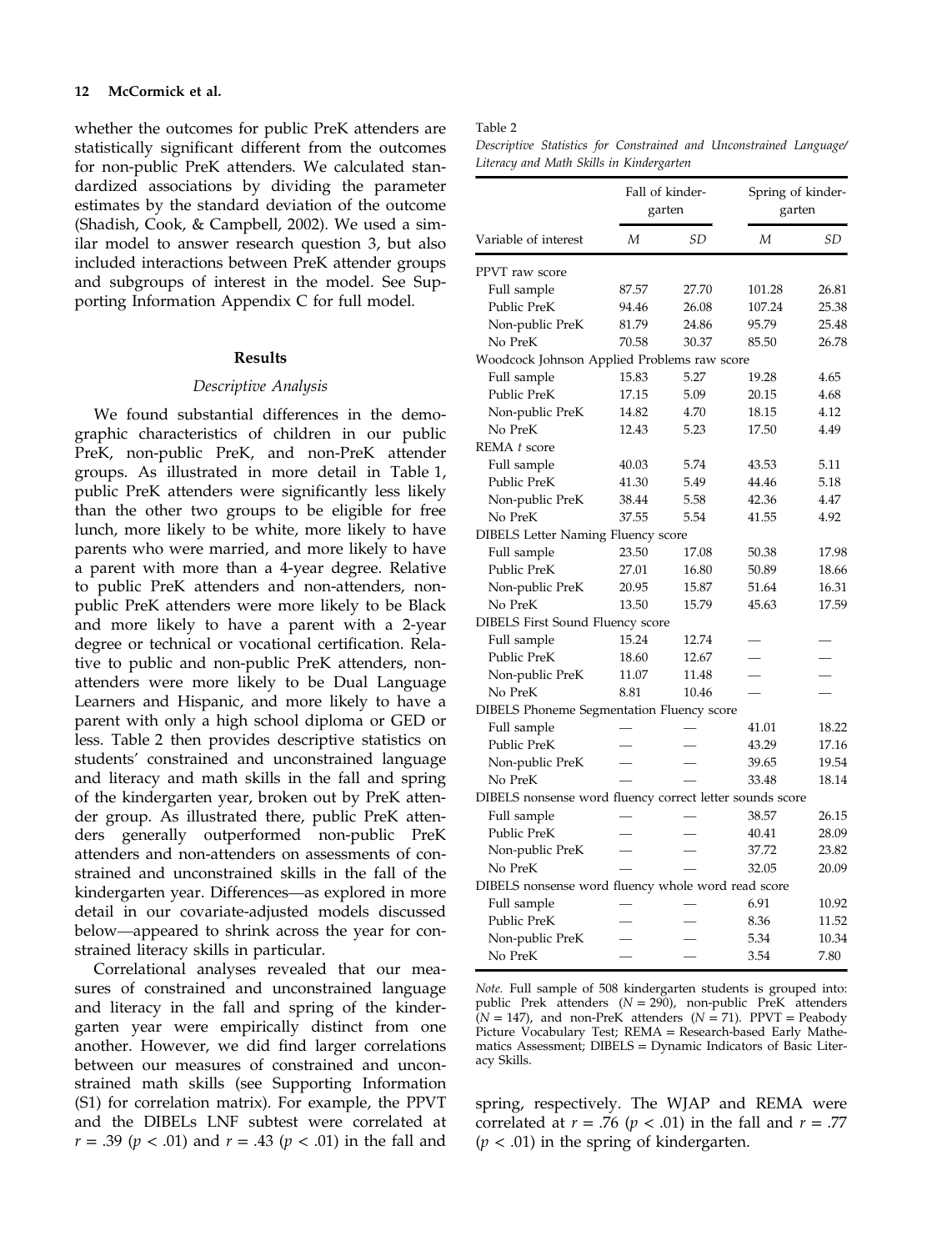### Research Question 1: What Is the Association Between Attending the BPS Prekindergarten Program and Children's Constrained and Unconstrained Language and Literacy Skills in the Fall and Spring of Kindergarten, Relative to Attending a Non-Public PreK Program or Not Attending a Formal PreK Program?

We found that results were fairly consistent across models, even after adjusting for conceptual blocks of covariates. As such, we present the results from the fully controlled models throughout this section (Model 3 in Tables 3 and 4; Model 1 presents results with no controls and Model 2 presents results with student-level covariates from administrative data). As illustrated in Table 3, we found that the associations between enrollment in public PreK and unconstrained language skills were statistically significant in both the fall ( $\gamma = 15.79$ ,  $SE =$ 3.06,  $p < .001$ ; std. association = .57) and the spring of kindergarten (γ = 12.79, *SE* = 3.06, *p* < .001; std. association = .48). Associations between enrollment in non-public PreK and unconstrained language skills were also statistically significant in the fall ( $\gamma = 10.07$ ,  $SE = 3.37$ ,  $p < .01$ ; std. association = .36) and spring of kindergarten ( $\gamma = 8.05$ ,  $SE = 3.44$ ,  $p < .05$ ; std. association = .30). Findings from a Wald test revealed that the magnitude of these effects was larger for public PreK relative to nonpublic PreK in the fall (mean difference = 5.72,  $SE = 2.48$ ,  $p < .05$ ). The magnitude of the effect for public PreK was also larger than non-public PreK in the spring but the difference was not statistically significant (mean difference  $= 4.74$ ,  $SE = 2.60$ ,  $p = .07$ ).

The associations between public PreK and the DIBELS LNF subtest were statistically significant in the fall of kindergarten (γ = 10.70,  $SE = 2.33$ ,  $p < .001$ ; std. association = .63; see Table 3), but were not sustained into the spring of kindergarten (γ = 2.26, SE = 2.61, p = .39; std. association = .13; see Table 3). We found a similar trend for the associations between enrollment in non-public PreK and the DIBELS LNF subtest in the fall ( $γ = 7.13$ ,  $SE =$ 2.64,  $p < .05$ ; std. association = .42) and spring of kindergarten (γ = 4.66, *SE* = 2.90, *p* = .11; std. asso $ciation = .26$ ). The magnitude of the association in the fall of kindergarten was larger for public PreK attenders relative to non-public PreK attenders but was not statistically significant ( $\gamma = 3.58$ ,  $SE = 1.98$ ,  $p = .07$ ). The difference in these associations between public and non-public PreK attenders was not statistically significant in the spring ( $γ = -2.00$ ,  $SE = 2.02$ ,  $p = .58$ ). Although there was a statistically significant association between enrollment in

public PreK and the DIBELS FSF subtest in the fall of kindergarten ( $\gamma = 6.95$ ,  $SE = 1.67$ ,  $p < .001$ ; std. association  $= .55$ ), this association was non-significant for non-public PreK attenders. A Wald test revealed that the association was also larger for public PreK attenders compared to non-public PreK attenders (mean difference  $= 4.94$ ,  $SE = 1.12$ ,  $p < .05$ ). There was a statistically significant association between enrollment in public PreK and the DIBELS PSF subtest in the spring of kindergarten (γ = 5.30, SE = 2.26, p < .05; std. association = .29), but no statistically significant associations between public PreK and either of the DIBELS word fluency outcomes in the spring of kindergarten. There were no associations between enrollment in non-public PreK and any of the DIBELS outcomes measured in the spring of kindergarten. Finally, there were no statistically significant differences between public PreK and non-public PreK attenders on the DIBELS PSF, NWLS, and NWWWS subtests in the spring of kindergarten. Importantly, as explained earlier, we were able to examine letter fluency in the fall and spring of kindergarten, but could only assess FSF in the fall of kindergarten, and then phoneme segmentation and word fluency at the end of kindergarten, following the developmental continuum for literacy in these years (Good et al., 2011). Although only one of the subtests remained consistent across time, the DIBELS subtests taken together capture the underlying construct of constrained literacy skills.

### Research Question 2: What Is the Association Between Attending the BPS Prekindergarten Program and Children's Constrained and Unconstrained Math Skills in the Fall and Spring of Kindergarten, Relative to Attending a Non-Public PreK Program or Not Attending a Formal PreK Program?

In the next set of models examining math outcomes (see Table 4), we found that the associations between public PreK and unconstrained math skills scores were statistically significant in both the fall ( $\gamma = 2.30$ ,  $SE =$  $0.67, p < .001$ ; std. association = .40) and the spring of kindergarten ( $\gamma = 1.52$ ,  $SE = 0.60$ ,  $p < .05$ ; std. association = .30). However, the associations between nonpublic PreK and unconstrained math skills were nonsignificant in the fall and spring of kindergarten. Results from Wald tests revealed that associations were larger for public PreK attenders relative to nonpublic PreK attenders in both the fall (mean difference = 1.60,  $SE = 0.45$ ,  $p < .05$ ) and the spring (mean difference = 1.00,  $SE = 0.39$ ,  $p < .05$ ). The association between public PreK and constrained math skills was statistically significant in the fall ( $\gamma = 3.44$ ,  $SE = 0.60$ ,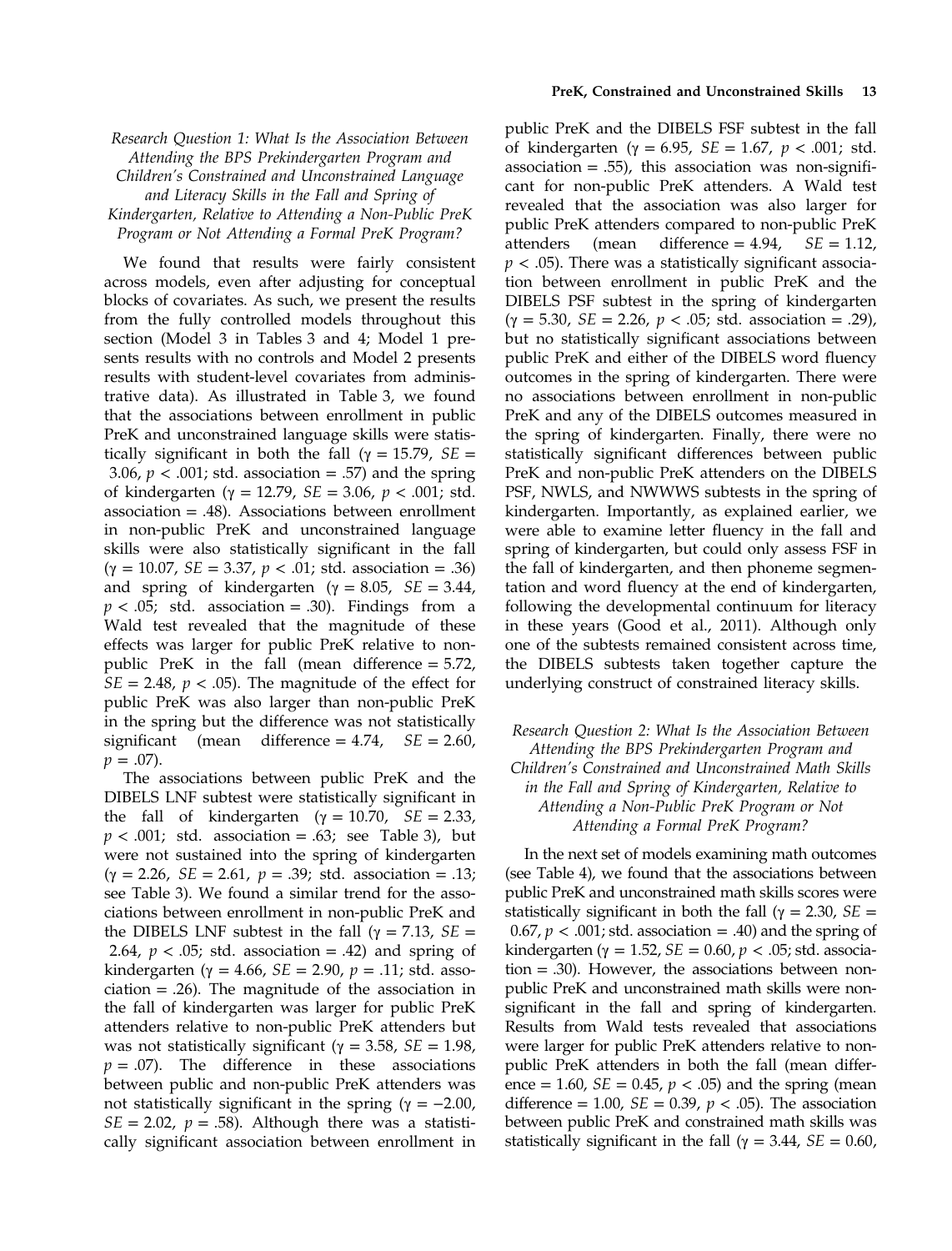|                                                          |       |           |          | Fall of kindergarten |          |                   |                  |         |           |          | Spring of kindergarten |                |                   |                  |
|----------------------------------------------------------|-------|-----------|----------|----------------------|----------|-------------------|------------------|---------|-----------|----------|------------------------|----------------|-------------------|------------------|
|                                                          |       | Model 1   | Mod      | $\sim$<br>ಕ          |          | Model 3           |                  |         | Model 1   |          | Model 2                |                | Model 3           |                  |
| Fixed effect                                             |       | 5E        |          | 5E                   | ≻        | 5E                | Std. association | $\succ$ | 5E        | $\succ$  | 5E                     | $\succ$        | 55                | Std. association |
| PPVT raw score                                           |       |           |          |                      |          |                   |                  |         |           |          |                        |                |                   |                  |
| Intercept                                                | 74.93 | $3.63*$   | 4.98     | 18.57                | $-9.19$  | 20.31             |                  | 90.30   | $3.56*$   | 30.44    | 19.38                  |                | 20.90             |                  |
| Public PreK                                              | 17.61 | $3.47*$   | 17.43    | $3.03*$              | 15.79    | $3.06*$           | 0.57             | 14.89   | $3.42*$   | 14.91    | $3.03*$                | 19.32<br>12.79 | $3.06*$           | 0.48             |
| Non-public PreK                                          | 9.55  | $3.76*$   | 11.38    | $3.35*$              | 10.07    | $3.37**$          | 0.36             | 8.66    | 3.79***   | 9.61     | $3.43***$              | 8.05           | $3.44***$         | 0.30             |
| DIBELS Letter Naming Fluency score                       |       |           |          |                      |          |                   |                  |         |           |          |                        |                |                   |                  |
| Intercept                                                | 14.07 | $2.32*$   | $-34.04$ | $14.20***$           | $-43.71$ | $15.47***$        |                  | 46.57   | $2.69*$   | 16.39    | 15.45                  | 6.07           | 16.86             |                  |
| Public PreK                                              | 12.82 | $2.46*$   | 11.80    | $2.31*$              | 10.70    | $2.33*$           | 0.63             | 4.28    | 2.65      | 3.63     | 2.58                   | 2.26           | 2.61              | 0.13             |
| Non-public PreK                                          | 6.51  | $2.71***$ | 8.01     | $2.60***$            | 7.13     | $2.64***$         | 0.42             | 3.95    | 2.91      | 5.54     | 2.86                   | 4.66           | 2.90              | 0.26             |
| DIBELS First Sound Fluency score                         |       |           |          |                      |          |                   |                  |         |           |          |                        |                |                   |                  |
| Intercept                                                | 10.26 | $1.75*$   | $-14.66$ | 10.17                | $-22.81$ | 10.91 ***         |                  |         |           |          |                        |                |                   |                  |
| Public PreK                                              | 7.58  | 1.78*     | 7.72     | $1.69^{\ast}$        | 6.95     | $1.67^{\ast}$     | 0.55             |         |           |          |                        |                |                   |                  |
| Non-public PreK                                          | 1.37  | 1.95      | 2.88     | 1.89                 | 2.01     | 1.88              | 0.16             |         |           |          |                        |                |                   |                  |
| DIBELS Phoneme Segmentation Fluency score                |       |           |          |                      |          |                   |                  |         |           |          |                        |                |                   |                  |
| Intercept                                                |       |           |          |                      |          |                   |                  | 37.86   | $2.62*$   | 32.98    | $13.16***$             | 24.49          | 14.35             |                  |
| Public PreK                                              |       |           |          |                      |          |                   |                  | 6.56    | $2.24***$ | 6.47     | $2.23**$               | 5.30           | $2.26***$         | 0.29             |
| Non-public PreK                                          |       |           |          |                      |          |                   |                  | 4.32    | 2.45      | 5.41     | $2.47***$              | 4.57           | 2.50              | 0.25             |
| DIBELS nonsense word fluency correct letter sounds score |       |           |          |                      |          |                   |                  |         |           |          |                        |                |                   |                  |
| Intercept                                                |       |           |          |                      |          |                   |                  | 32.99   | $3.79*$   | $-27.46$ | 22.51                  | $-42.38$       | 24.20             |                  |
| Public PreK                                              |       |           |          |                      |          |                   |                  | 6.61    | 3.90      | 4.88     | 3.73                   | 2.59           | 3.76              | 0.10             |
| Non-public PreK                                          |       |           |          |                      |          |                   |                  | 4.48    | 4.29      | 6.25     | 4.16                   | 4.92           | 4.18              | 0.19             |
| DIBELS nonsense word fluency whole word read score       |       |           |          |                      |          |                   |                  |         |           |          |                        |                |                   |                  |
| Intercept                                                |       |           |          |                      |          |                   |                  | 4.13    | $1.55*$   | $-15.40$ | 9.40                   | $-20.29$       | 10.35             |                  |
| Public PreK                                              |       |           |          |                      |          |                   |                  | 3.88    | $1.62***$ | 3.07     | $1.56***$              | 2.25           | 1.58              | 0.21             |
| Non-public PreK                                          |       |           |          |                      |          |                   |                  | 1.50    | 1.77      | 2.37     | $1.73\,$               | 1.94           | 1.75              | 0.18             |
| Covariates                                               |       |           |          |                      |          |                   |                  |         |           |          |                        |                |                   |                  |
| Child level covariates                                   |       |           |          | $\times$             |          | $\times$ $\times$ |                  |         |           |          | $\times$               |                | $\times$ $\times$ |                  |
| Family level covariates                                  |       |           |          |                      |          |                   |                  |         |           |          |                        |                |                   |                  |

Note. PPVT = Peabody Picture Vocabulary Test; DIBELS = Dynamic Indicators of Basic Literacy Skills. \*Note. PPVT = Peabody Picture Vocabulary Test; DIBELS = Dynamic Indicators of Basic Literacy Skills.  $p < .05$ .  $p < .01$ .  $^{\circ}p < .001$ .  $p < 0.05$ .  $p < 0.01$ .  $p < 0.01$ .

## 14 McCormick et al.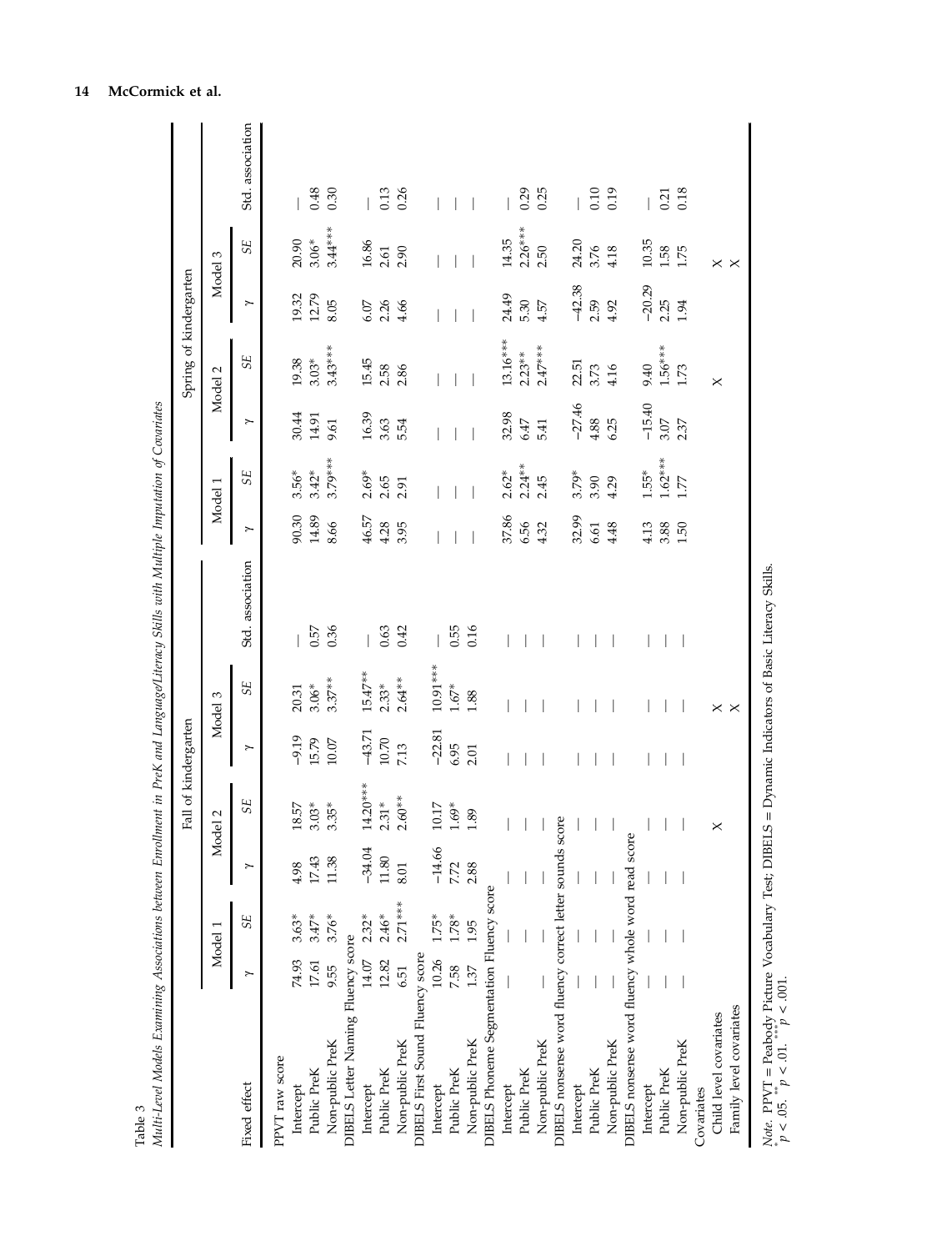|                                             |         |                   |         | Fall of kindergarten |         |           |                          |       |           |       | Spring of kindergarten |       |           |                                       |
|---------------------------------------------|---------|-------------------|---------|----------------------|---------|-----------|--------------------------|-------|-----------|-------|------------------------|-------|-----------|---------------------------------------|
|                                             | Model 1 |                   |         | Model 2              |         | Model 3   |                          |       | Model     |       | Model 2                |       | Model 3   |                                       |
| Fixed effect                                |         | SE                |         | 5E                   |         | 5E        | Std. association         |       | 5E        |       | 5E                     |       | SE        | Std. association                      |
| REMA <sub>t</sub> score                     |         |                   |         |                      |         |           |                          |       |           |       |                        |       |           |                                       |
| Intercept                                   |         | $37.69$ $0.74***$ | 14.60   | $4.33***$            | 11.52   | $4.65*$   | $\overline{\phantom{a}}$ | 41.58 | $0.70***$ | 28.27 | $3.86***$              | 24.05 | $4.12***$ | $\overline{\phantom{a}}$              |
| Public PreK                                 | 3.33    | $0.73***$         | 2.85    | $0.68***$            | 2.30    | $0.67***$ | 0.40                     | 2.45  | $0.66***$ | 2.04  | $0.60***$              | 1.52  | $0.60*$   | 0.30                                  |
| Non-public PreK                             | 0.73    | 0.82              | 0.99    | 0.76                 | 0.70    | 0.76      | 0.12                     | 0.55  | 0.75      | 0.80  | 0.69                   | 0.52  | 0.68      | 0.10                                  |
| Woodcock Johnson Applied Problems raw score |         |                   |         |                      |         |           |                          |       |           |       |                        |       |           |                                       |
| Intercept                                   |         | $12.59$ $0.69***$ | $-4.12$ | 3.69                 | $-6.49$ | 4.02      | I                        | 17.39 | $0.61***$ | 2.90  | 3.58                   | 0.01  | 3.87      | $\begin{array}{c} \hline \end{array}$ |
| Public PreK                                 | 4.07    | $0.67***$         | 3.65    | $0.60***$            | 3.44    | $0.60***$ | 0.65                     | 2.43  | $0.61***$ | 1.91  | $0.55***$              | 1.60  | $0.56***$ | 0.31                                  |
| Non-public PreK                             | 2.20    | $0.73**$          | 2.67    | $0.66***$            | 2.60    | $0.66***$ | 0.49                     | 0.50  | 0.69      | 0.65  | 0.63                   | 64.0  | 0.63      | 0.11                                  |
| Covariates                                  |         |                   |         |                      |         |           |                          |       |           |       |                        |       |           |                                       |
| Child level covariates                      |         |                   |         | $\times$             |         | $\times$  |                          |       |           |       | $\times$               |       | $\times$  |                                       |
| Family level covariates                     |         |                   |         |                      |         | ×         |                          |       |           |       |                        |       | ×         |                                       |

Table 4

 $Note.$  REMA = Research-based Early Mathematics Assessment. REMA = Research-based Early Mathematics Assessment<br>05. \*\*  $p < 0.1$ . \*\*\*  $p < 0.01$ .  $p < 0.05$ .  $\binom{m}{p} < 0.01$ .  $\binom{m}{p} < 0.001$ .  $100^{\circ} > d_*$ Note.<br>  $p < 0$  PreK, Constrained and Unconstrained Skills 15

 $p < .001$ ; std. association = .65) and spring of kindergarten (γ = 1.60, *SE* = 0.56, *p* < .01; std. association = .31). The association between non-public PreK and constrained math skills was statistically signi ficant in the fall of kindergarten (γ = 2.60, *SE* = 0.66, *p* < .01; std. association = .49), and not sustained into the spring of kindergarten ( $\gamma = .49$ ,  $SE = 0.63$ ,  $p = .65$ ; std. association = .11). Results from Wald tests revealed that the magnitude of these associations was larger for public PreK attenders relative to non-public PreK attenders in both the fall (mean difference  $= .84$ ,  $SE =$ 0.41,  $p < .05$ ) and the spring (mean difference = 1.11,  $SE = 0.52, p < .05$ ).

Research Question 3: How Do Associations Between Enrollment in BPS Prekindergarten and Constrained and Unconstrained Skills in the Fall and Spring of Kindergarten Vary for Lower-Income, Non-White, and DLL Students?

Results from the models examining variation in associations by family income, race /ethnicity, and DLL status revealed statistically signi ficant interactions between public PreK and non-public PreK and the dummy for low income in predicting both the constrained and unconstrained math skills in the fall of kindergarten. The association between enrollment in public PreK and children 's constrained and unconstrained math skills at the start of kindergarten, relative to not attending PreK at all, was larger for higher-income children (WJAP: γ = -2.86, *SE* = 1.24,  $p < .05$ ; REMA: γ = -3.81, *SE* = 1.41,  $p < .01$ ). In addition, the association between enrollment in nonpublic PreK and children's constrained and unconstrained math skills, relative to not attending PreK at all, was larger for higher-income children (WJAP:  $\gamma = -3.03$ , SE = 1.44,  $p < .05$ ; REMA:  $\gamma = -3.66$ , SE = 1.65,  $p < .05$ ). See Supporting Information Appendix E Figures E1 and E2 for an illustration of these interactions. The interactions were not significant at the end of kindergarten suggesting that these group-based differences were not sustained into the spring of kindergarten. The association between enrollment in public PreK and children 's unconstrained language skills in the fall of kindergarten was larger for DLLs relative to non-DLLs ( $\gamma = 13.66$ )  $SE = 6.31, p < .05$ ). Associations did not vary for children who attended non-public PreK. See Supporting Information Appendix E Figure E3 for an illustration.

#### Robustness Checks

We conducted a number of robustness checks to examine the sensitivity of our results to modeling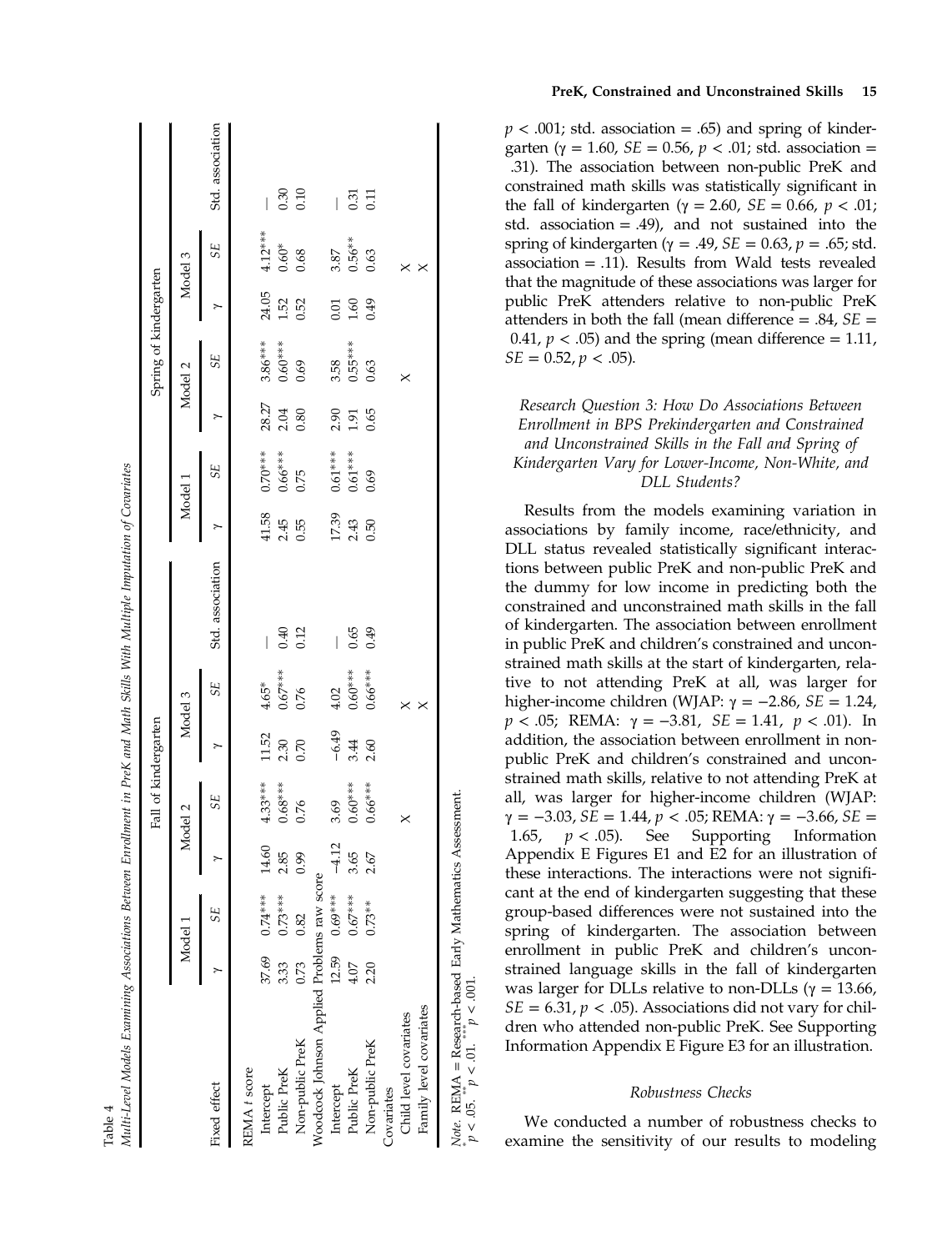decisions and potential concerns about the sample and data, including approaches for handling missing data, alternative model specifications (fixed effects regressions and adjusted inverse probability of treatment weighting, Guo & Fraser, 2015), and selection by child characteristics into kindergarten classrooms of varying quality. As a further robustness check, we refit our models for the first two research questions by considering different groupings of PreK attenders to determine whether results varied considerably when the difference between the public and non-public PreK groups was more clean-cut (using four indicators to represent PreK attendance—public PreK, CBO PreK implementing BPS model, private childcare, and Head Start). We found that results were robust across these alternative approaches and specifications (see details in Supporting Information Appendix A).

### Discussion

Our findings provide evidence that the unconstrained versus constrained skills hypothesis may help explain the PreK fadeout-convergence phenomenon. We found that associations between enrollment in the BPS prekindergarten program and students' outcomes were more strongly sustained through the spring of kindergarten for unconstrained language and math skills, compared to constrained literacy and math skills. There were sustained benefits of non-public PreK on unconstrained language skills through the spring of kindergarten, but not on unconstrained math skills or either of the constrained outcome domains. This is one of the first efforts to our knowledge to explicitly test whether there are more likely to be sustained associations between PreK and unconstrained skills compared to constrained skills. By leveraging data from the BPS prekindergarten and kindergarten programs, the study was uniquely situated to test this theory. The public PreK program of interest explicitly focused on supporting both constrained and unconstrained skills through a curriculum and professional development model implementing theme-based, rich content to support student background knowledge and critical thinking; project-based work; play-based, intentional instruction; small group and student-directed activities (rather than a predominance of whole-group activities); differentiation of instruction to limit repetition of content students have already learned; and training, coaching, and monthly curriculum-focused seminars for teachers. Furthermore, the

kindergarten program was designed to build on the skills acquired in PreK rather than repeating PreK material.

### Exposure to PreK Instruction Supporting Constrained and Unconstrained Skills

There were small inklings from prior work (e.g., Puma et al., 2010) that the effects of public PreK on unconstrained language outcomes might be more lasting than on constrained literacy skills. Even so, the large majority of studies conducted in the last 15 years have not shown evidence that effects on unconstrained skills were more likely than constrained skills to be sustained across time (e.g., Hill, Gormley, & Adelstein, 2015; Lipsey et al., 2018). However, there is also limited evidence about the extent to which the other PreK models that have been evaluated have integrated instructional supports for children's unconstrained and constrained skills and few other studies have been able to assess both constrained and unconstrained skills as outcomes. Complementary data suggest that children in the current study sample were exposed to more unconstrained than constrained instruction in both PreK and kindergarten (Weiland et al., under review). For literacy instruction specifically, children in our public PreK sample spent around 8.2 min per day in constrained literacy instruction, and 17 min in unconstrained language instruction skills. As a comparison, evidence from recent work done in Tennessee and North Carolina demonstrated the opposite trend, with 26.2 min spent in constrained instruction and 7.2 min in unconstrained instruction per day (Farran, Meador, Norvell, & Nesbitt, 2015). These findings suggest that the BPS PreK program may be unique in its instructional approach. Work examining links between enrollment in other PreK programs and constrained and unconstrained skills is needed to determine if this pattern of results extends to models that vary in their instructional foci and practices.

We must emphasize that our results in no way indicate that unconstrained skills are superior to constrained skills, or that PreK programs should focus all their attention on supporting unconstrained versus constrained skills in order to generate lasting benefits for students. In addition to these skills not being completely distinct from one another, a wide body of work has shown that skills that are considered more constrained are also foundational competencies that support the development of higher-order and more complex skills (Snow & Matthews, 2016). PreK programs must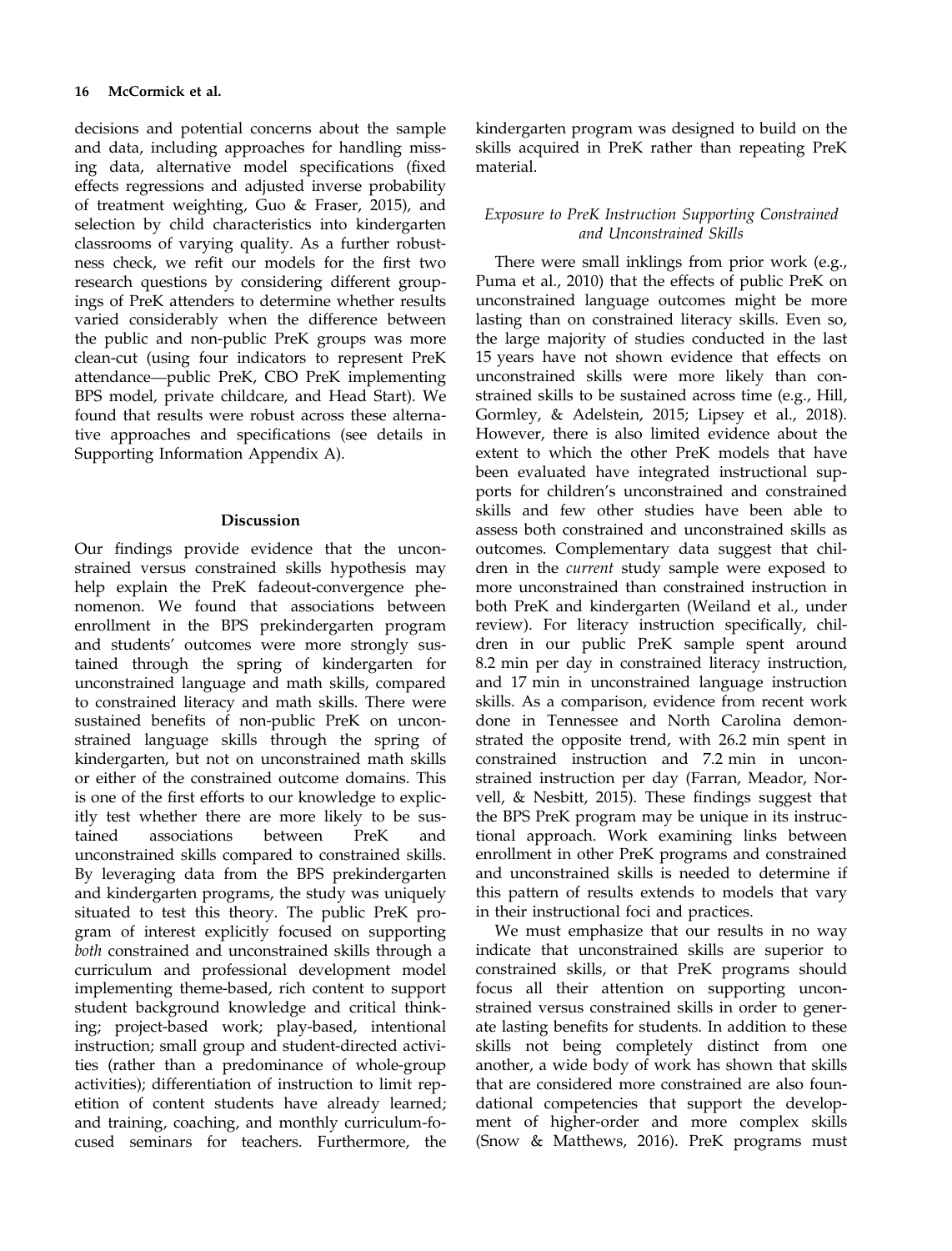continue to provide instruction to support these skills, which include key competencies like phonological awareness, letter and word identification, spelling, concepts about text and print, counting, and basic addition and subtraction. Findings do suggest, however, that programs should not restrict activities to constrained instruction and should instead expand their focus to strengthen both types of competencies. Considering additional supports to enhance unconstrained activities, like class discussions, supporting children to share and explain their thinking, comparing and contrasting, making predictions and inferences, developing concepts of measures, and summarizing and representing data (among others) may be warranted. Furthermore, evaluating which of the constrained skills that children have mastered can help teachers expose children to more challenging content, especially in the

### Links Between PreK and Constrained and Unconstrained Math Skills

kindergarten year.

There has also been limited research to date to suggest that one would be likely to observe more lasting effects of a public PreK program on unconstrained versus constrained math skills. Recent work by Mattera, Jacob, and Morris (2018) examining the effects of the Building Blocks math curriculum, relative to business as usual PreK in 69 centers and schools serving primarily low-income students, demonstrated that the program showed lasting effects on the REMA—the measure of unconstrained math skills assessed in our paper—through the spring of kindergarten. In that study, however, there were no lasting effects of the program on our constrained math outcome—the WJ Applied Problems. The BPS prekindergarten uses the Building Blocks math curriculum. Thus, although the comparison conditions across these studies are different, findings taken together do suggest that models like these may have more lasting effects on unconstrained skills, perhaps less likely to develop in the absence of the program (Bailey et al., 2017).

### Comparison of Public PreK and Non-Public PreK Results

An important contribution of this study was our ability to disaggregate students who attended public PreK from students who attended non-public PreK programs and a third group of students who did not attend a formal PreK program as 4-yearolds. Prior studies of the BPS prekindergarten

program (Weiland et al., 2019) and other scaled PreK models (e.g., Lipsey et al., 2018; Puma et al., 2010) have typically compared students who enrolled in the program of interest to all other students who did not access the program. The experiences of students in comparison conditions can be diverse in auspice and quality, making it difficult to understand to what the program of interest is being compared. By disaggregating conceptually similar groups in the current study we address this limitation from past work. Findings revealed that enrollment in public PreK and non-public PreK was associated with unconstrained language skills at the end of kindergarten. Effect sizes for both groups in the spring of kindergarten were fairly similar, although effects were larger for the public PreK program. This result provides some preliminary descriptive evidence that sustained associations between PreK and unconstrained language skills may not be limited to the BPS public program.

In contrast, when predicting math outcomes, we found more lasting associations between public PreK and constrained and unconstrained math skills than for non-public PreK. Indeed, our finding that there was no lasting effect of non-public PreK on either math outcome in the spring of kindergarten does suggest that the math experiences of children in the public and non-public settings were qualitatively different, given that the Building Blocks math curriculum was implemented in public PreK settings. Complementary work on a subset of the non-public settings suggests that students in those centers were less likely to be exposed to math instruction in general, and unconstrained math instruction in particular (Weiland et al., under review). It may be that the non-public settings adopted the BPS curriculum in ways that ensured better-than-business-as-usual instruction to support vocabulary skills. In contrast, the math skills these programs supported were equally likely to develop for children who enrolled in non-public settings and those who stayed at home. Findings may reflect a larger focus in non-public settings on instruction to enhance language skills. Descriptive research from Morris, Mattera, and Maier (2016) found that PreK classrooms located in communitybased organizations had a bigger differential in time spent on language and literacy versus math than PreK classrooms in public school settings.

### Variation in Effects of Public PreK on Students' Skills

We fit a number of models to test whether effects of public and non-public PreK on constrained and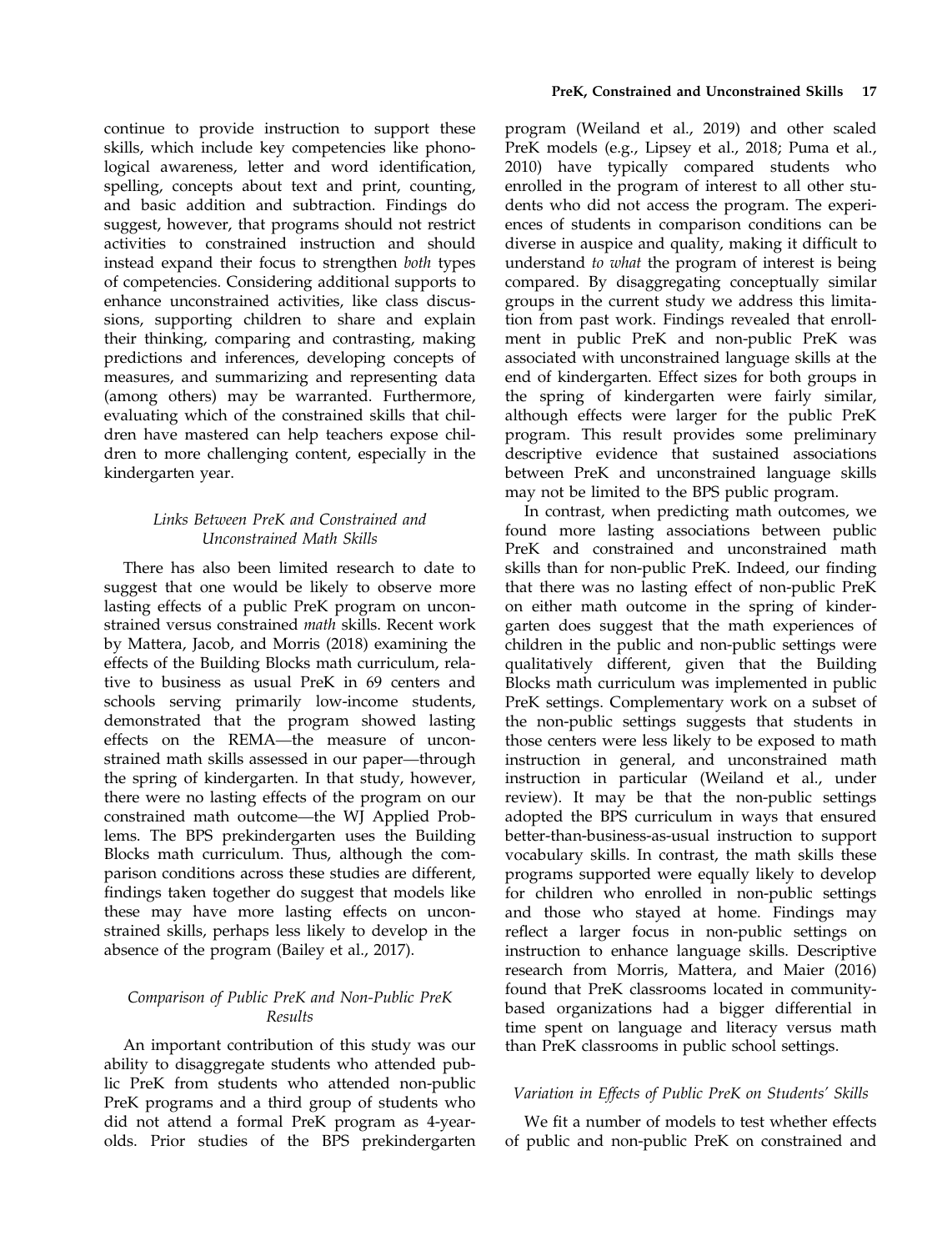unconstrained skills varied by students' family income, race/ethnicity, and Dual Language Learner status. Taking into account the number of statistical tests we conducted, results suggest little variation in these associations. The benefits of PreK programs on unconstrained skills through the spring of kindergarten were similar across levels of family income, white and non-white students, and monolingual English versus DLL children. This pattern stands in contrast with prior work suggesting that the benefits of PreK programs may be larger for low-income, DLL, and non-white—particularly Hispanic—students (Bloom & Weiland, 2015; Phillips, Gormley, & Anderson, 2016). Indeed, earlier research has generally found evidence that PreK may act as a compensatory factor for students from low-income, non-white, and DLL families (Phillips, Lipsey, et al., 2017; Yoshikawa et al., 2013).

Even so, there was evidence that both public and non-public PreK had larger associations with vocabulary in the fall of kindergarten for DLL students. PreK programs may help these students strengthen skills—particularly English language skills and vocabulary—that they would not otherwise have developed at home. Indeed, quasi-experimental analyses have shown that the impacts of Head Start were primarily concentrated in groups of students who would have stayed at home, in the absence of Head Start (Feller, Grindal, Miratrix, & Page, 2016). We also found that the associations between public and non-public PreK and constrained and unconstrained math skills in the fall of kindergarten were slightly larger for higher-income versus lower-income students. Some extant work suggests that more advantaged students may be more likely to benefit from PreK models like Building Blocks (Morris et al., 2016). A meta-analysis by Simonsmeier et al. (2018) has shown that less cognitively demanding interventions show bigger effects for students with lower baseline skills, and more cognitively demanding interventions demonstrate larger benefits for students with higher baseline skills. Our finding that the language and vocabulary skills supported through the PreK program may have provided a compensatory structure for DLLs aligns with their conclusion, as do our findings that advantaged students reap more benefits from the cognitively demanding math instruction delivered through the Building Blocks curriculum. Even so, more work examining these associations in larger samples with more statistical power is needed. As noted, we did not observe variation in any effects in the spring of kindergarten, suggesting that the evidence for the constrained versus unconstrained

skills hypothesis did not differ across particular subgroups of interest.

#### Strengths and Limitations

The core strengths of this study are its rich measurement of student outcomes, inclusion of a diverse sample of students, focus on a school district with a high-quality prekindergarten program and a range of comparison PreK options for students, ability to examine effects over time, controlling for a robust set of covariates measured through a range of rich data sources, and use of numerous robustness checks. Even so, there are some limitations that are important to note. First, the analysis is non-experimental and results cannot be interpreted causally. Although we control for a range of covariates and explored a series of robustness checks—including a propensity score matching approach adjusting for indicators of the quality of the 4-year-old year home learning environment—to examine the sensitivity of our findings to various specifications, we are unable to exclude the possibility of omitted variables that could confound our findings. Future experimental work that is able to generate similar groups prior to exposure to PreK (with respect to both demographics and exposure to variation in the home learning environment) is needed to rigorously estimate effects of PreK on constrained and unconstrained skills across time. In addition, we examined associations between enrollment in BPS public PreK and students' outcomes in the fall of kindergarten and were unable to more precisely estimate the effect of public and non-public PreK outcomes assessed in the spring of the PreK year. Second, although study participants were randomly sampled from the broader BPS population, the results from the current study may not be wholly generalizable to this group. Furthermore, aside from the students enrolled in the CBOs receiving supports from the school district, we lack rich information on the students in the comparison conditions and the supports they received during their 4-year-old year. Future work that documents the experiences of students across PreK attender groups could help fill these gaps.

Fourth, the group of students who did not attend any formal PreK program during their 4-year-old year split is fairly small relative to the groups of public and non-public PreK attenders. The small sample size posed a challenge to our models examining variation in associations by family income, race/ethnicity, and DLL status. For example, we were unable to examine variation in associations for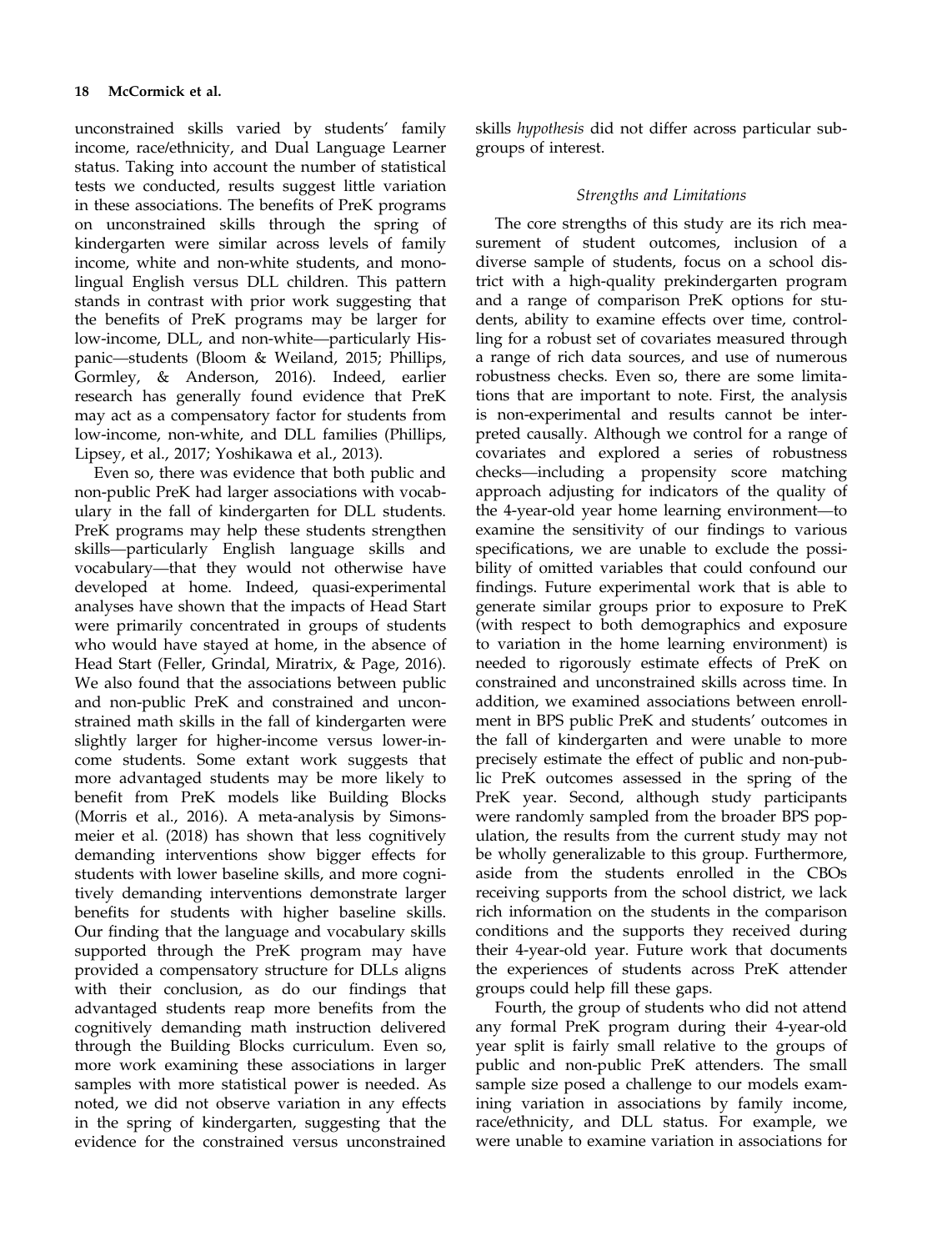different subgroups of non-White students. Future work with more power to examine subgroup effects is needed. Fifth, our measure of unconstrained math skills—the REMA t-score—does include some assessed items that could be conceptualized as constrained math skills and the correlations between measures of constrained and unconstrained math skills were larger than the correlations between constrained and unconstrained language and literacy skills. The field as a whole currently has less conceptual clarity about distinctions in constrained and unconstrained skills in the domain of the math. Related, the bulk of students in the public PreK program (and some students in the non-public PreK program) did experience the Building Blocks curriculum during the PreK year which may be particularly aligned with the REMA outcome, as they were developed by the same authors. Future measurement work in this area will help inform ongoing research to examine constrained versus unconstrained math skills in studies of early childhood and K-12 education with a core goal being to reduce the intercorrelation in the assessments of constrained and unconstrained math skills.

Next, it is impossible for us to disentangle whether the lasting associations are fully attributed to the public PreK program or to the effort to align instruction across public PreK and kindergarten. Although we were able to answer our key question and show that effects were more likely sustained for unconstrained versus constrained skills, further experimental work disaggregating the effects of PreK and alignment is warranted. In this study, we were also only able to examine our hypotheses through the spring of kindergarten. As other studies in the field have found, it is possible that patterns of convergence could emerge in later elementary school grades. Future research examining later time points—particularly third grade—will provide needed information on the extent to which associations between enrollment in public PreK and skills are sustained across time. Finally, we recognize that the BPS prekindergarten program is somewhat unique in the field, given its focus on supporting unconstrained skills and its link to a kindergarten program that is intentionally aligned. As such, our findings may not generalize across all PreK programs. Further research involving a range of scaled PreK models is thus warranted.

#### Implications for Policy and Practice

Despite the descriptive nature of our study findings, results generate important implications for future research, practice, and policy. First, we provide evidence showing that the effects of PreK on unconstrained skills may be more likely to be sustained than the effects of PreK on constrained skills. This underscores a need for future evaluations of PreK programs to continue to explore both constrained and unconstrained skills across time. Second, our results point to the need for more robust measures of unconstrained language and literacy and math skills as children move out of PreK and into elementary school. For example, there is a component of the BPS prekindergarten curriculum that involves children writing and telling stories to their peers, and then actually acting them out for their class. The documentation collected as part of this component could be reviewed and coded to assess unconstrained skills like complexity of vocabulary and critical thinking. Further integration of assessments of constrained and unconstrained skills into PreK impact studies would be a valuable contribution to the field.

If a key goal of PreK models is to have lasting benefits for student participants, our findings suggest the importance of implementing rich curricula focused on language and literacy and math that include instruction supporting both constrained and unconstrained skills. This type of program model may stand in opposition to the dominant narrative around preschool curricula as either academic and focused on constrained skills or play-based and focused on unconstrained skills (Weiland, 2018). As the Boston example illustrates, instruction targeting both unconstrained and constrained skills can cooccur and likely should, given that both types of skills are foundational. Policymakers and practitioners interested in implementing PreK models that promise lasting benefits for students may consider such program models to achieve these goals.

#### References

- Abenavoli, R. M. (2019). The mechanisms and moderators of "fade-out": Towards understanding why the skills of early childhood program participants converge over time with the skills of other children. Psychological Bulletin, 145, 1103.<https://doi.org/10.1037/bul0000212>
- Bailey, D., Duncan, G. J., Odgers, C. L., & Yu, W. (2017). Persistence and fadeout in the impacts of child and adolescent interventions. Journal of Research on Educational Effectiveness, 10, 7–39. [https://doi.org/10.1080/](https://doi.org/10.1080/19345747.2016.1232459) [19345747.2016.1232459](https://doi.org/10.1080/19345747.2016.1232459)
- Barrueco, S., Lopez, M., Ong, C., & Lozano, P. (2012). Assessing Spanish-English bilingual preschoolers: A guide to best approaches and measures. Baltimore, MD: Brookes.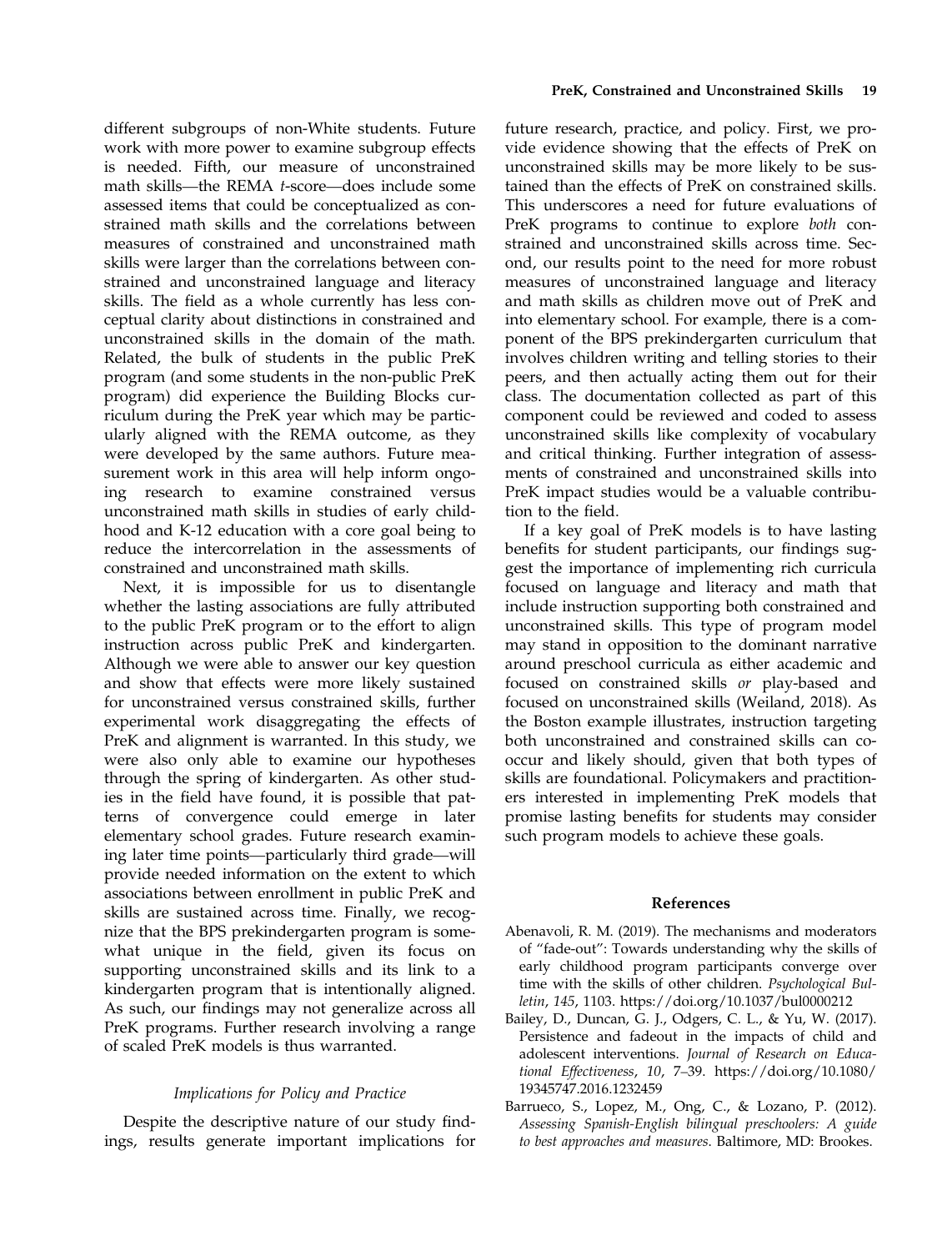#### 20 McCormick et al.

- Beck, I. L., & McKeown, M. G. (2001). Text talk: Capturing the benefits of read-aloud experiences for young children. The Reading Teacher, 55, 10–20. Retrieved from <https://www.jstor.org/stable/20205005>
- Biancarosa, G., Bryk, A. S., & Dexter, E. R. (2010). Assessing the value-added effects of literacy collaborative professional development on student learning. The Elementary School Journal, 111, 7–34. [https://doi.org/10.](https://doi.org/10.1086/653468) [1086/653468](https://doi.org/10.1086/653468)
- Bloom, H. S., & Weiland, C. (2015). Quantifying variation in Head Start effects on young children's cognitive and socio-emotional skills using data from the National Head Start Impact Study. SSRN Electronic Journal, <https://doi.org/10.2139/ssrn.2594430>
- Carpenter, T. P., Franke, M. L., Jacobs, V. R., Fennema, E., & Empson, S. B. (1998). A longitudinal study of invention and understanding in children's multidigit addition and subtraction. Journal for Research in Mathematics Education, 29, 3–20. [https://doi.org/10.2307/](https://doi.org/10.2307/749715) [749715](https://doi.org/10.2307/749715)
- Chapin, S., & O'Connor, C. (2012). Project Challenge: Using challenging curriculum and mathematical discourse to help all students learn. In High expectation curricula: Helping all students succeed with powerful learning (pp. 113–127). [https://doi.org/10.3102/978-0-935302-](https://doi.org/10.3102/978-0-935302-43-1_9) [43-1\\_9](https://doi.org/10.3102/978-0-935302-43-1_9)
- Chaudry, A., Morrissey, T., Weiland, C., & Yoshikawa, H. (2017). Cradle to kindergarten: A new plan to combat inequality. New York, NY: Russell Sage Foundation. <https://doi.org/10.1086/697591>
- Choi, J. Y., Elicker, J., Christ, S. L., & Dobbs-Oates, J. (2016). Predicting growth trajectories in early academic learning: Evidence from growth curve modeling with Head Start children. Early Childhood Research Quarterly, 36, 244–258. [https://doi.org/10.1016/j.ecresq.2015.12.](https://doi.org/10.1016/j.ecresq.2015.12.017) [017](https://doi.org/10.1016/j.ecresq.2015.12.017)
- Choi, J. Y., Jeon, S., & Lippard, C. (2018). Dual language learning, inhibitory control, and math achievement in Head Start and kindergarten. Early Childhood Research Quarterly, 42, 66–78. [https://doi.org/10.1016/j.ecresq.](https://doi.org/10.1016/j.ecresq.2017.09.001) [2017.09.001](https://doi.org/10.1016/j.ecresq.2017.09.001)
- Claessens, A., Engel, M., & Curran, F. C. (2014). Academic content, student learning, and the persistence of preschool effects. American Educational Research Journal,<br>51, 403-434. https://doi.org/10.3102/ 51, 403–434. [https://doi.org/10.3102/](https://doi.org/10.3102/0002831213513634) [0002831213513634](https://doi.org/10.3102/0002831213513634)
- Clements, D. H., & Sarama, J. (2007). Effects of a preschool mathematics curriculum: Summative research on the Building Blocks project. Journal for Research in Mathematics Education, 38, 136–163.
- Clements, D. H., Sarama, J. H., & Liu, X. H. (2008). Development of a measure of early mathematics achievement using the Rasch model: The Research-Based Early Math Assessment. Educational Psychology Review, 28, 457–482. [https://doi.org/10.1080/](https://doi.org/10.1080/01443410701777272) [01443410701777272](https://doi.org/10.1080/01443410701777272)
- Cohen, J., Cohen, P., West, S. G., & Aiken, L. S. (2013). Applied multiple regression/correlation analysis for the

behavioral sciences. New York, NY: Routledge. [https://](https://doi.org/10.4324/9780203774441) [doi.org/10.4324/9780203774441](https://doi.org/10.4324/9780203774441)

- Connor, C. M., Morrison, F. J., Fishman, B. J., Ponitz, C. C., Glasney, S., Underwood, P. S., ... Schatschneider, C. (2009). The ISI classroom observation system: Examining the literacy instruction provided to individual students. Educational Researcher, 38, 85–99. [https://doi.](https://doi.org/10.3102/0013189x09332373) [org/10.3102/0013189x09332373](https://doi.org/10.3102/0013189x09332373)
- Duncan, S. E., & DeAvila, E. A. (1998). PreLAS. Monterey, CA: CBT McGraw Hill.
- Dunn, L. M., & Dunn, D. M. (2007). PPVT-4: Peabody Picture Vocabulary Test. Pearson Assessments. [https://doi.](https://doi.org/10.1037/t15144-000) [org/10.1037/t15144-000](https://doi.org/10.1037/t15144-000)
- Early, D. M., Iruka, I. U., Ritchie, S., Barbarin, O. A., Winn, D.-M., Crawford, G. M., ... Pianta, R. C. (2010). How do pre-kindergarteners spend their time? Gender, ethnicity, and income as predictors of experiences in pre-kindergarten classrooms. Early Childhood Research Quarterly, 25, 177–193. [https://doi.org/10.1016/j.ecre](https://doi.org/10.1016/j.ecresq.2009.10.003) [sq.2009.10.003](https://doi.org/10.1016/j.ecresq.2009.10.003)
- Engel, M., Claessens, A., Watts, T., & Farkas, G. (2016). Mathematics content coverage and student learning in kindergarten. Educational Researcher, 45, 293–300. <https://doi.org/10.3102/0013189x16656841>
- Farran, D. C., Wilson, S. J., Meador, D., Norvell, J., & Nesbitt, K. (2015). Experimental evaluation of the tools of the mind Pre-K curriculum. Technical report. Working paper, Peabody Research Institute.
- Feller, A., Grindal, T., Miratrix, L., & Page, L. C. (2016). Compared to what? Variation in the impacts of early childhood education by alternative care type. The Annals of Applied Statistics, 10, 1245–1285. [https://doi.](https://doi.org/10.1214/16-aoas910) [org/10.1214/16-aoas910](https://doi.org/10.1214/16-aoas910)
- Good, R. H., Kaminski, R. A., Cummings, K. D., Dufour-Martel, C., Petersen, K., Powell-Smith, K., ... Wallin, J. (2011). DIBELS next assessment manual. Eugene, OR: Dynamic Measurement Group.
- Gormley, W. T., Gayer, T., Phillips, D., & Dawson, B. (2005). The effects of universal pre-K on cognitive development. Developmental Psychology, 41, 872. <https://doi.org/10.1037/0012-1649.41.6.872>
- Guerrero-Rosada, P., Weiland, C., McCormick, M. P., Hsueh, J., Sachs, J., Snow, C., & Maier, M. (2020). Process quality and children's language, math, and executive function gains in prekindergarten: A replication and extension study. Early Childhood Research Quarterly, 54, 1–12.<https://doi.org/10.1016/j.ecresq.2020.07.009>
- Guo, S., & Fraser, M. W. (2015). Propensity score matching and related models. Propensity score analysis: Statistical methods and applications (2nd ed.). Thousand Oaks, CA: Sage.<https://doi.org/10.4135/9781071802854.n5>
- Hill, C. J., Gormley, W. T., & Adelstein, S. (2015). Do the short-term effects of a high-quality preschool program persist? Early Childhood Research Quarterly, 32, 60–79. <https://doi.org/10.1016/j.ecresq.2014.12.005>
- Hustedt, J. T., Barnett, W. S., Jung, K., & Friedman, A. H. (2010). The New Mexico PreK evaluation: Impacts from the fourth year (2008–2009) of New Mexico's state-funded PreK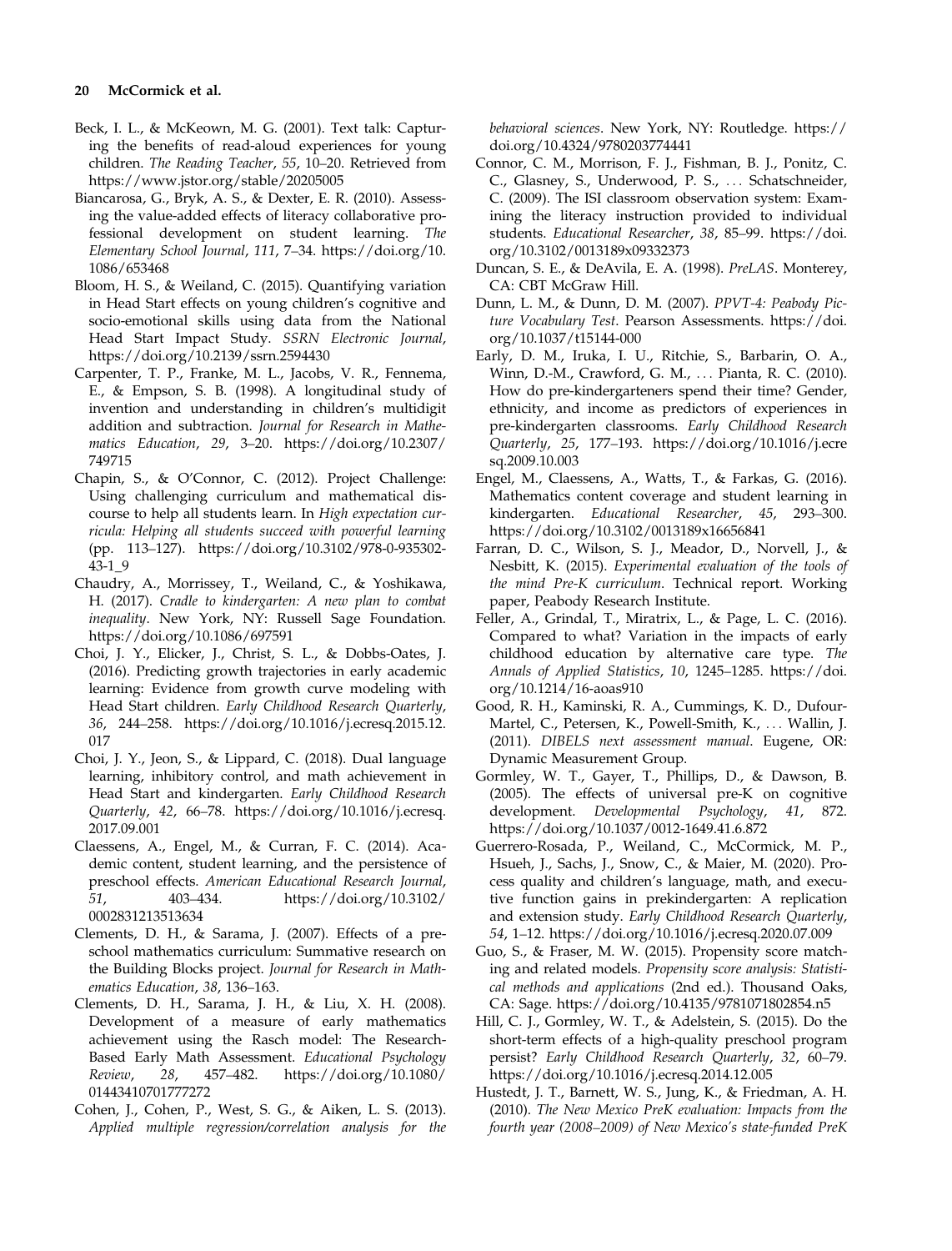program. New Brunswick, NJ: National Institute for Early Education Research. [https://doi.org/10.1037/](https://doi.org/10.1037/e584752012-278) [e584752012-278](https://doi.org/10.1037/e584752012-278)

- Kintsch, W. (1998). Comprehension: A paradigm for cognition. London, UK: Cambridge University Press.
- Li, W., Leak, J., Duncan, G. J., Magnuson, K., Schindler, H., & Yoshikawa, H. (2016). Is timing everything? How early childhood education program impacts vary by starting age, program duration and time since the end of the program. UCI SoE working paper, Graduate School of Education, University of California, Irvine, CA.
- Lipsey, M. W., Farran, D. C., & Durkin, K. (2018). Effects of the Tennessee Prekindergarten Program on children's achievement and behavior through third grade. Early Childhood Research Quarterly, 45, 155–176. [https://](https://doi.org/10.1016/j.ecresq.2018.03.005) [doi.org/10.1016/j.ecresq.2018.03.005](https://doi.org/10.1016/j.ecresq.2018.03.005)
- Ludwig, J., & Miller, D. L. (2007). Does Head Start improve children's life chances? Evidence from a regression discontinuity design. The Quarterly Journal of Economics, 122, 159–208.<https://doi.org/10.1162/qjec.122.1.159>
- Mattera, S., Jacob, R., & Morris, P. (2018). Strengthening children's math skills with enhanced instruction: The impacts of Making Pre-K Count and High 5s on kindergarten outcomes. New York, NY: MDRC.
- McCormick, M., Hsueh, J. A., Weiland, C., & Bangser, M. (2017). The challenge of sustaining preschool impacts: Introducing ExCEL P-3, a study from the Expanding Children's Early Learning Network. New York, NY: MDRC.
- McCormick, M. P., Weiland, C., Hsueh, J., Maier, M., Hagos, R., Snow, C., ... Schick, L. (2020). Promoting content-enriched alignment across the early grades: A study of policies & practices in the Boston Public Schools. Early Childhood Research Quarterly, 52, 57–73. <https://doi.org/10.1016/j.ecresq.2019.06.012>
- Morris, P. A., Mattera, S. K., & Maier, M. F. (2016). Making Pre-K Count: Improving math instruction in New York City. New York, NY: MDRC.
- Paris, S. G. (2005). Reinterpreting the development of reading skills. Reading Research Quarterly, 40, 184–202. <https://doi.org/10.1598/rrq.40.2.3>
- Phillips, D., Gormley, W., & Anderson, S. (2016). The effects of Tulsa's CAP Head Start program on middleschool academic outcomes and progress. Developmental Psychology, 52, 1247–1261. [https://doi.org/10.1037/de](https://doi.org/10.1037/dev0000151) [v0000151](https://doi.org/10.1037/dev0000151)
- Phillips, D., Johnson, A., Weiland, C., & Hutchison, J. E. (2017). Public preschool in a more diverse America: Implications for next-generation evaluation research. Ann Arbor, MI: Poverty Solutions.
- Phillips, D., Lipsey, M. W., Dodge, K. A., Haskins, R., Bassok, D., Burchinal, M. R., & Weiland, C. (2017). Puzzling it out: The current state of scientific knowledge on prekindergarten effects. A consensus statement. Issues in Pre-Kindergarten Programs and Policy (pp. 19–30).
- Pianta, R. C., La Paro, K. M., & Hamre, B. K. (2008). Classroom Assessment Scoring System™: Manual K-3. Baltimore, MD: Paul H Brookes. [https://doi.org/10.1037/](https://doi.org/10.1037/t08945-000) [t08945-000](https://doi.org/10.1037/t08945-000)
- Powell, D. R., Son, S. H., File, N., & San Juan, R. R. (2010). Parent–school relationships and children's academic and social outcomes in public school pre-kindergarten. Journal of School Psychology, 48, 269–292. <https://doi.org/10.1016/j.jsp.2010.03.002>
- Provasnik, S., Kastberg, D., Ferraro, D., Lemanski, N., Roey, S., & Jenkins, F. (2012). Highlights from TIMSS 2011: Mathematics and science achievement of US fourthand eighth-grade students in an international context. NCES 2013–009. Jessup, MD: National Center for Education Statistics.
- Puma, M., Bell, S., Cook, R., Heid, C., Shapiro, G., Broene, P., ... Spier, E. (2010). Head Start impact study. Final report. Executive summary. Administration for Children & Families. Retrieved from [http://](http://files.eric.ed.gov/fulltext/ED507847.pdf://files.eric.ed.gov/fulltext/ED507847.pdf)files.e [ric.ed.gov/fulltext/ED507847.pdf](http://files.eric.ed.gov/fulltext/ED507847.pdf://files.eric.ed.gov/fulltext/ED507847.pdf)
- Reardon, S. F., & Portilla, X. A. (2016). Recent trends in income, racial, and ethnic school readiness gaps at kindergarten entry. AERA Open, 2, 2332858416657343. <https://doi.org/10.1177/2332858416657343>
- Rimm-Kaufman, S. E., Curby, T. W., Grimm, K. J., Nathanson, L., & Brock, L. L. (2009). The contribution of children's self-regulation and classroom quality to children's adaptive behaviors in the kindergarten classroom. Developmental Psychology, 45, 958. [https://doi.](https://doi.org/10.1037/a0015861) [org/10.1037/a0015861](https://doi.org/10.1037/a0015861)
- Rittle-Johnson, B., & Schneider, M. (2015). Developing conceptual and procedural knowledge of mathematics. Oxford Handbook of Numerical Cognition, 1118–1134. [https://doi.org/10.1093/oxfordhb/9780199642342.013.](https://doi.org/10.1093/oxfordhb/9780199642342.013.014) [014](https://doi.org/10.1093/oxfordhb/9780199642342.013.014)
- Rittle-Johnson, B., Schneider, M., & Star, J. R. (2015). Not a one-way street: Bi-directional relations between procedural and conceptual knowledge of mathematics. Educational Psychology Review, 27, 587–597. [https://doi.](https://doi.org/10.1007/s10648-015-9302-x) [org/10.1007/s10648-015-9302-x](https://doi.org/10.1007/s10648-015-9302-x)
- Sarama, J., & Clements, D. H. (2009). Early childhood mathematics education research: Learning trajectories for young children. New York, NY: Routledge. [https://doi.org/10.](https://doi.org/10.4324/9780203883785) [4324/9780203883785](https://doi.org/10.4324/9780203883785)
- Sarama, J., Clements, D. H., Wolfe, C. B., & Spitler, M. E. (2012). Longitudinal evaluation of a scale-up model for teaching mathematics with trajectories and technologies. Journal of Research on Educational Effectiveness, 5, 105–135. [https://doi.org/10.1080/19345747.2011.](https://doi.org/10.1080/19345747.2011.627980) [627980](https://doi.org/10.1080/19345747.2011.627980)
- Schickedanz, J. A., & Dickinson, D. K. (2004). Opening the world of learning: A comprehensive early literacy program. Parsippany, NJ: Pearson Early Learning.
- Schneider, M., Rittle-Johnson, B., & Star, J. R. (2011). Relations between conceptual knowledge, procedural knowledge, and procedural flexibility in two samples differing in prior knowledge. Developmental Psychology, 47, 1525–1538.<https://doi.org/10.1037/a0024997>
- Schrank, F. A., McGrew, K. S., Ruef, M. L., & Alvarado, C. G. (2005). Batería III Woodcock-Muñoz<sup>™</sup>. Assessment Service Bulletin. [https://doi.org/10.1037/e537522009-](https://doi.org/10.1037/e537522009-008) [008](https://doi.org/10.1037/e537522009-008)